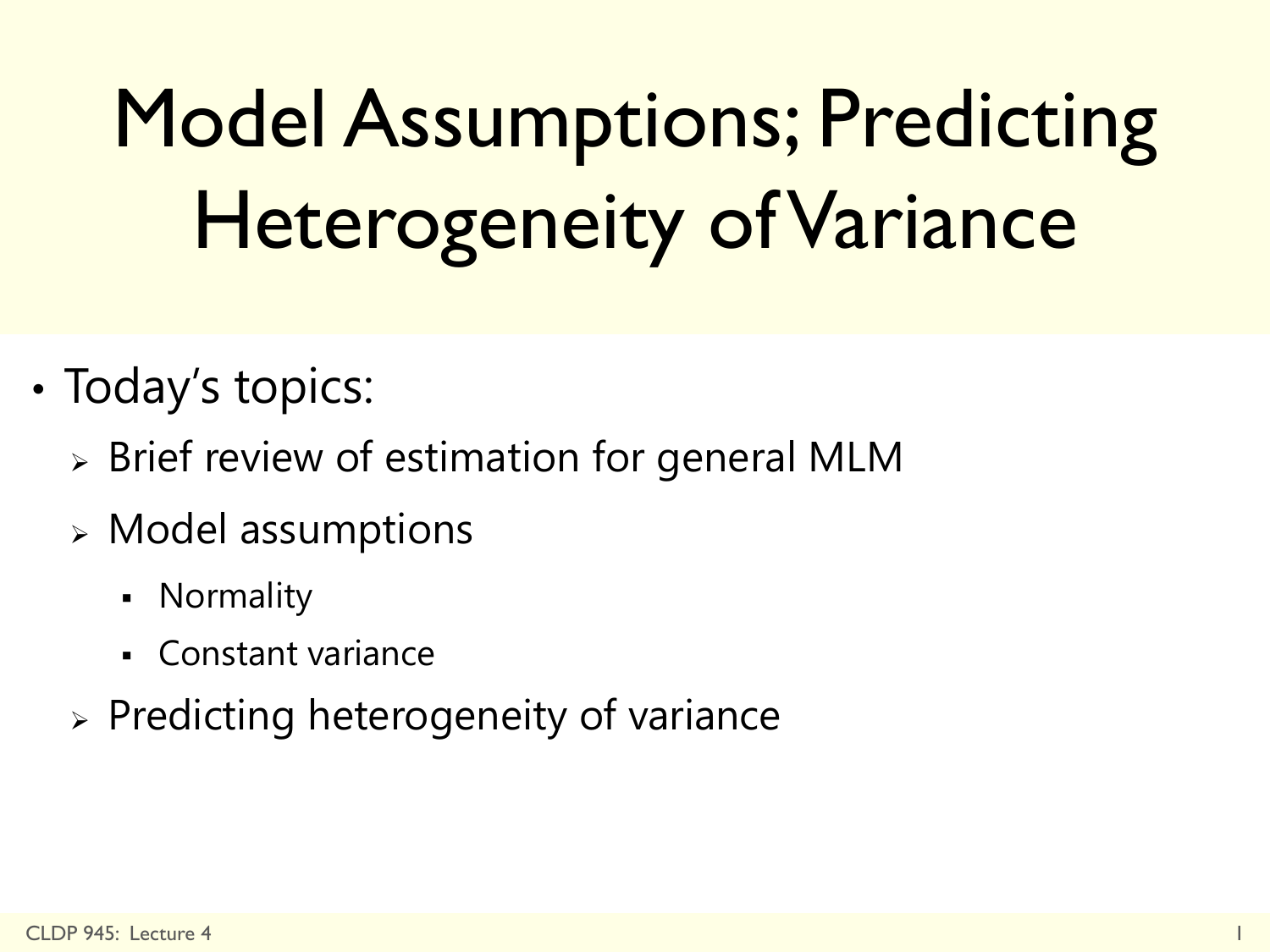### Two Sides of Any Model: Estimation

#### • **Fixed Effects in the Model for the Means:**

- $\triangleright$  How the expected outcome for a given observation varies as a function of values on *known* predictor variables
- Fixed effects predict the Y values per se *but are not parameters that are solved for iteratively in maximum likelihood estimation*

#### • **Random Effects in the Model for the Variance:**

- $\triangleright$  How model residuals are related across observations (persons, groups, time, etc) – *unknown* things due to sampling
- $\triangleright$  Random effects variances and covariances are a mechanism by which complex patterns of variance and covariance among the Y residuals can be predicted (not the Y values, but their dispersion)
- > Anything besides level-1 residual variance  $\sigma_e^2$  must be solved for iteratively – increases the dimensionality of estimation process
- Estimation utilizes the predicted **V** matrix for each person
- > In the material that follows, **V** will be based on a random linear model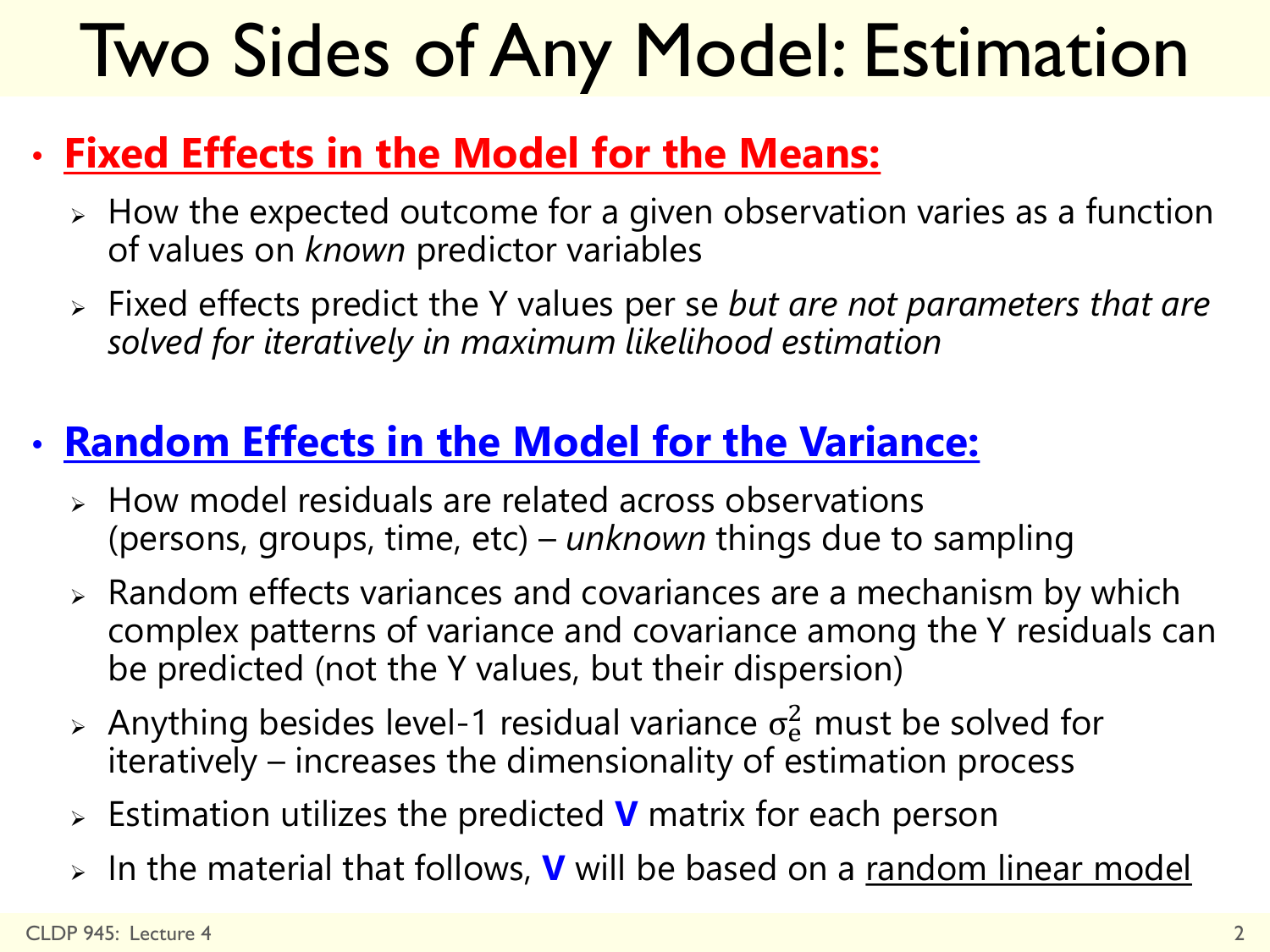### End Goals of Maximum Likelihood Estimation

- 1. Obtain "most likely" values for each unknown model parameter (random effects variances and covariances, residual variances and covariances, which then are used to calculate the fixed effects)  $\rightarrow$  **the estimates**
- 2. Obtain an index as to how likely each parameter value actually is (i.e., "really likely" or pretty much just a guess?) **the standard error (SE) of the estimates**
- 3. Obtain an index as to how well the model we've specified actually describes the data  $\rightarrow$  the model fit indices

#### **How does all this happen? The magic of multivariate normal…(but let's start with univariate normal first)**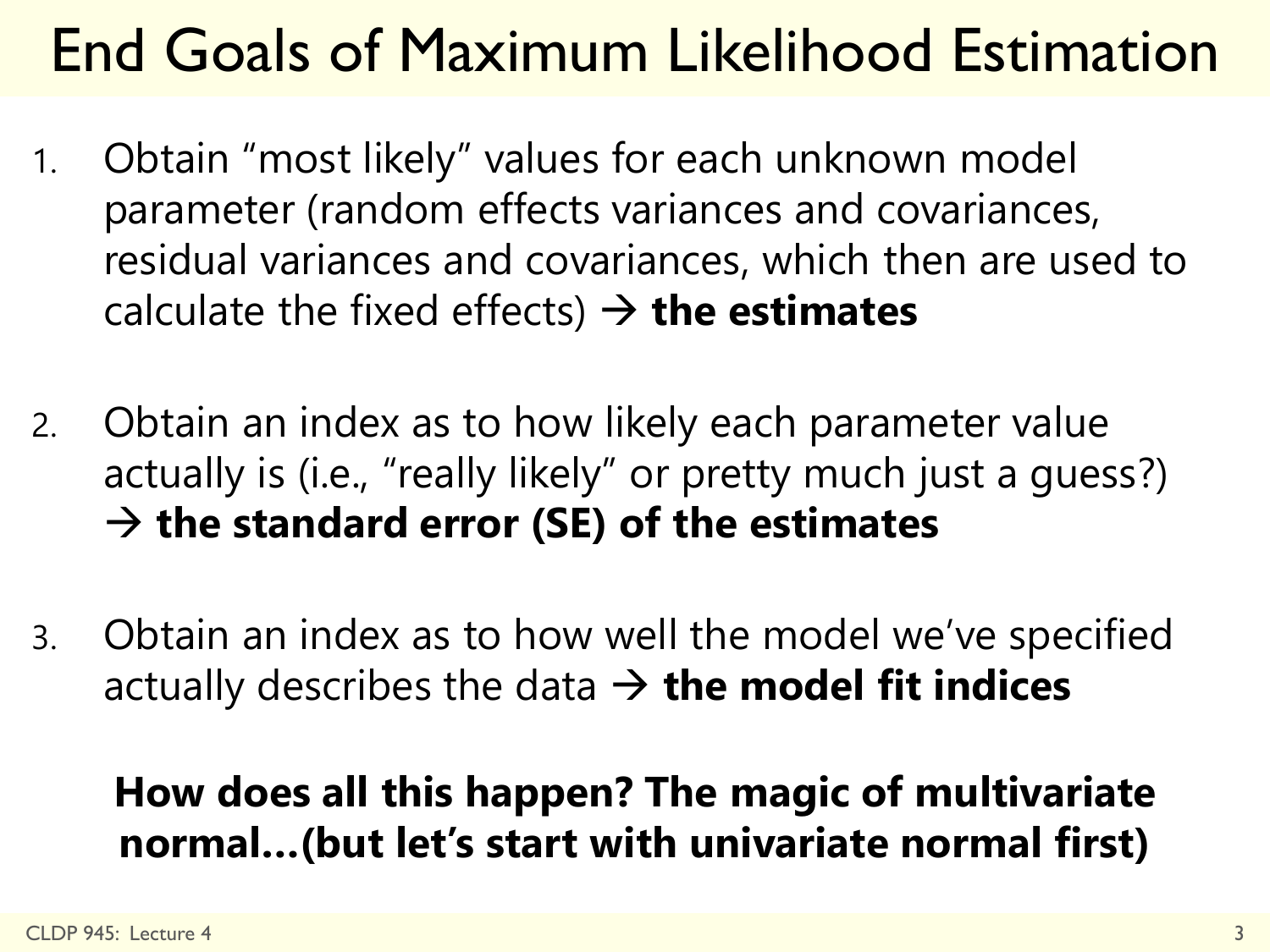### Univariate Normal



- This function tells us how **likely** any value of y<sub>i</sub> is given two pieces of info:
	- > predicted value  $\hat{y}_i$
	- $\triangleright$  residual variance  $\sigma_{\rm e}^2$
- Example: regression

$$
\left[ \begin{array}{ll} y_i = \beta_0 + \beta_1 X_i + e_i \\[0.2cm] y_i = \beta_0 + \beta_1 X_i \\[0.2cm] e_i = y_i - y_i \end{array} \right. \sigma_{\rm e}^2 = \frac{\sum\limits_{i=1}^N e_i^2}{N-2}
$$

Univariate Normal PDF (two ways):

\n
$$
f(y_i) = \frac{1}{\sqrt{2\pi\sigma_e^2}} \cdot \exp\left[-\frac{1}{2} \cdot \frac{\left(y_i - y_i\right)^2}{\sigma_e^2}\right]
$$
\n
$$
f(y_i) = \left(2\pi\sigma_e^2\right)^{-1/2} \cdot \exp\left[-\frac{1}{2} \cdot \left(y_i - y_i\right)\left(\sigma_e^2\right)^{-1}\left(y_i - y_i\right)\right]
$$
\nEquation (1.11)

\n
$$
f(y_i) = \left(2\pi\sigma_e^2\right)^{-1/2} \cdot \exp\left[-\frac{1}{2} \cdot \left(y_i - y_i\right)\left(\sigma_e^2\right)^{-1}\left(y_i - y_i\right)\right]
$$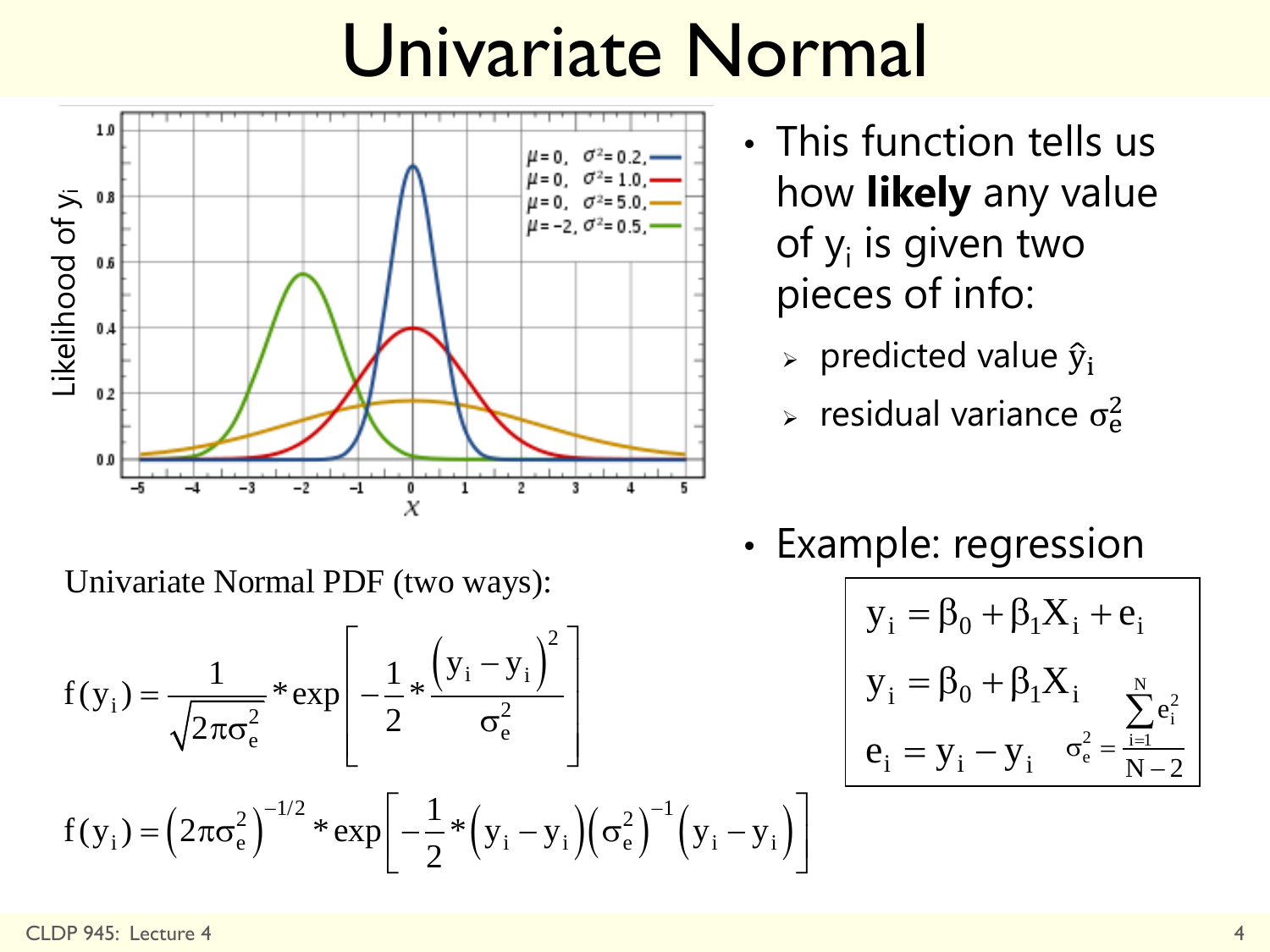### Multivariate Normal for Y<sub>i</sub> (height for all *n* outcomes for person *i*)<br>
iate Normal PDF:  $f(v_0) = (2\pi\sigma^2)^{-1/2} * exp[-\frac{1}{2} * (v_0 - v_0)(\sigma^2)^{-1}(v_0 - v_0)]$ Ormes for person *i*)<br> $\left[-\frac{1}{2}*(y_i-y_i)(\sigma_e^2)^{-1}(y_i-y_i)\right]$ all *n* outcomes for person *i*)<br>= $(2\pi\sigma_e^2)^{-1/2}$ \* $\exp\left[-\frac{1}{2}*(y_i - y_i)(\sigma_e^2)^{-1}(y_i - y_i)\right]$

**n outcomes for perso:**<br> $\left(2\pi\sigma_{\rm e}^2\right)^{-1/2} \left.\ast\exp\!\left[-\frac{1}{2}\ast\left(\mathrm{y_i-y_i}\right)\!\left(\sigma_{\rm e}^2\right)^{-1}\!\left(\mathrm{y_i-y_i}\right)\right.\right.$  $\sum_{i}$  =  $\left(2\pi\sigma_e^2\right)^{-1/2}$  \*  $\exp\left[-\frac{1}{2}*\left(y_i - y_i\right)\left(\sigma_e^2\right)^{-1}\left(y_i - y_i\right)\right]$  $\sum_{n/2}^{\infty} \exp \left[-\frac{1}{2} * (y_i - y_i)(\sigma_e^2) (y_i - y_i)\right]$ 1 (height for all *n* outcomes for person Univariate Normal PDF:  $f(y_i) = (2\pi\sigma_e^2)^{-1/2} * exp\left[-\frac{1}{2} * (y_i - y_i)(\sigma_e^2)^{-1}(y_i - y_i)\right]$ Univariate Normal PDF:  $f(y_i) = (2\pi\sigma_e^2)^{-1/2} * \exp\left[-\frac{1}{2} * (y_i - y_i)\right]$ <br>Multivariate Normal PDF:  $f(Y_i) = (2\pi)^{-n/2} * |\mathbf{V}_i|^{-1/2} * \exp\left[-\frac{1}{2} * (\mathbf{V}_i - \mathbf{V}_i)\right]$  $V_i - y_i \left( \sigma_e^2 \right)^{-1} \left( y_i - y_i \right)$ <br> $\left[ -\frac{1}{2} * (\mathbf{Y}_i - \mathbf{X}_i \gamma)^T (\mathbf{V}_i)^{-1} (\mathbf{Y}_i - \mathbf{X}_i \gamma) \right]$  $\begin{bmatrix} * \exp \left[-\frac{1}{2} * (y_i - y_i)(\sigma_e^2) (y_i - y_i)\right] \ * \exp \left[-\frac{1}{2} * (Y_i - X_i \gamma)^T (V_i)^{-1} (Y_i - X_i)\right] \end{bmatrix}$  $y = (2πσ<sub>e</sub><sup>2</sup>)<sup>-1/2</sup> * exp<sub>1</sub> =  $\frac{1}{2}$  * (y<sub>i</sub> - y<sub>i</sub>) (σ<sub>e</sub><sup>2</sup>)<sup>-1</sup> (y<sub>i</sub> - y<sub>i</sub>)  
\n**Y**<sub>i</sub> = (2π)<sup>-n/2</sup> * |**V**<sub>i</sub>|<sup>-1/2</sup> * exp<sub>i</sub> =  $\frac{1}{2}$  * (**Y**<sub>i</sub> - **X**<sub>i</sub>γ)<sup>T</sup> (**V**<sub>i</sub>)<sup>-</sup>$ 

 $\left(2\pi\right)^{-n/2}$  \*  $\left|\mathbf{V}_{\mathrm{i}}\right|^{-n/2}$  \*  $\exp\left[-\frac{1}{2}*\left(\mathbf{Y}_{\mathrm{i}}-\mathbf{X}_{\mathrm{i}}\boldsymbol{\gamma}\right)^{1}\left(\mathbf{V}_{\mathrm{i}}\right)^{-1}\left(\mathbf{Y}_{\mathrm{i}}-\mathbf{X}_{\mathrm{i}}\boldsymbol{\gamma}\right)\right]$  $\sum_{i}$  i  $= (2\pi)^{-n/2}$  \*  $|\mathbf{V}_{i}|^{-1/2}$  \*  $\exp\left[-\frac{1}{2}$  \*  $(\mathbf{Y}_{i} - \mathbf{X}_{i}\boldsymbol{\gamma})^{T}(\mathbf{V}_{i})^{-1}(\mathbf{Y}_{i} - \mathbf{X}_{i}\boldsymbol{\gamma})\right]$ 1

- In a random linear time model, the only fixed effects (in **γ**) that predict the **Y**<sub>i</sub> outcome values are the fixed intercept and fixed linear time slope
- The model also gives us  $V_i \rightarrow$  the model-predicted total variance and covariance matrix across the occasions, taking into account the time values
- Uses  $|V_i|$  = determinant of  $V_i$  = summary of *non-redundant* info
	- $\triangleright$  Reflects sum of variances across occasions controlling for covariances
- $(\mathbf{V}_i)^{-1} \to \text{matrix inverse} \to \text{like dividing (so can't be 0 or negative)}$ 
	- $\triangleright$   $(V_i)^{-1}$  must be "positive definite", which in practice means no 0 random variances and no out-of-bound correlations between random effects
	- Otherwise, SAS uses "generalized inverse"  $\rightarrow$  questionable results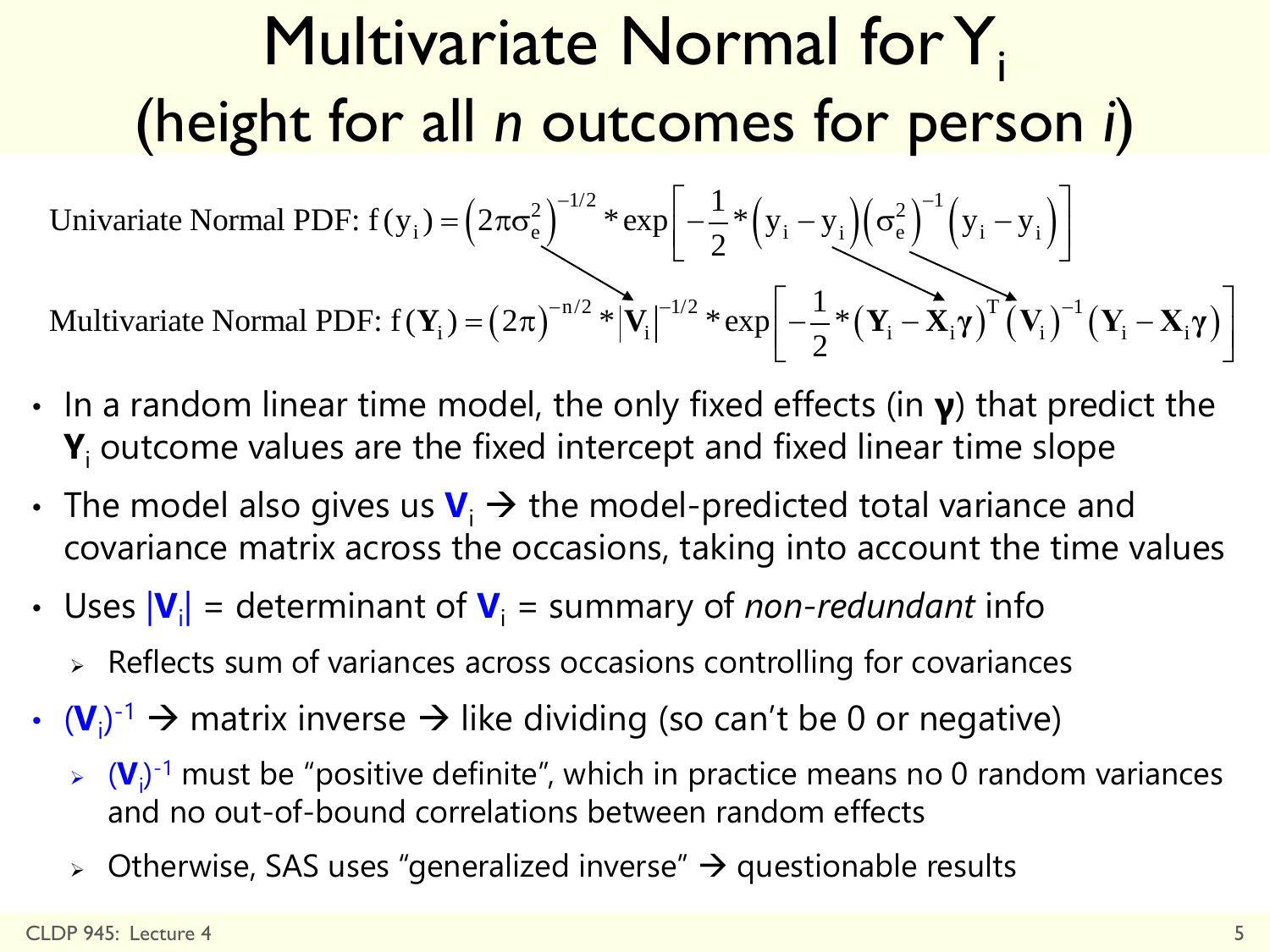### Now Try Some Possible Answers...

(e.g., for the 4 **V** parameters in this random linear model example)

• Plug 
$$
\mathbf{V}_i
$$
 predictions into log-likelihood function, sum over persons:  
\n
$$
L = \prod_{i=1}^N \left\{ (2\pi)^{-n/2} * |\mathbf{V}_i|^{-1/2} * \exp\left[ -\frac{1}{2} (\mathbf{Y}_i - \mathbf{X}_i \gamma)^T (\mathbf{V}_i)^{-1} (\mathbf{Y}_i - \mathbf{X}_i \gamma) \right] \right\}
$$
\n
$$
LL = \sum_{i=1}^N \left\{ \left[ -\frac{n}{2} \log(2\pi) \right] + \left[ -\frac{1}{2} \log |\mathbf{V}_i| \right] + \left[ -\frac{1}{2} (\mathbf{Y}_i - \mathbf{X}_i \gamma)^T (\mathbf{V}_i)^{-1} (\mathbf{Y}_i - \mathbf{X}_i \gamma) \right] \right\}
$$

- Try one set of possible parameter values for  $\mathbf{V}_{i}$ , compute LL
- **•** Try another possible set for  $V_{i}$ , compute LL....
	- Different algorithms are used to decide which values to try given that each parameter has its own distribution  $\rightarrow$  like an uncharted mountain
	- $\triangleright$  Calculus helps the program scale this multidimensional mountain
		- At the top, all first partial derivatives (linear slopes at that point)  $\approx 0$
		- Positive first partial derivative? Too *low*, try again. Negative? Too *high*, try again.
		- Matrix of partial first derivatives = "score function" = "**gradient**" (as in NLMIXED output for models with truly nonlinear effects)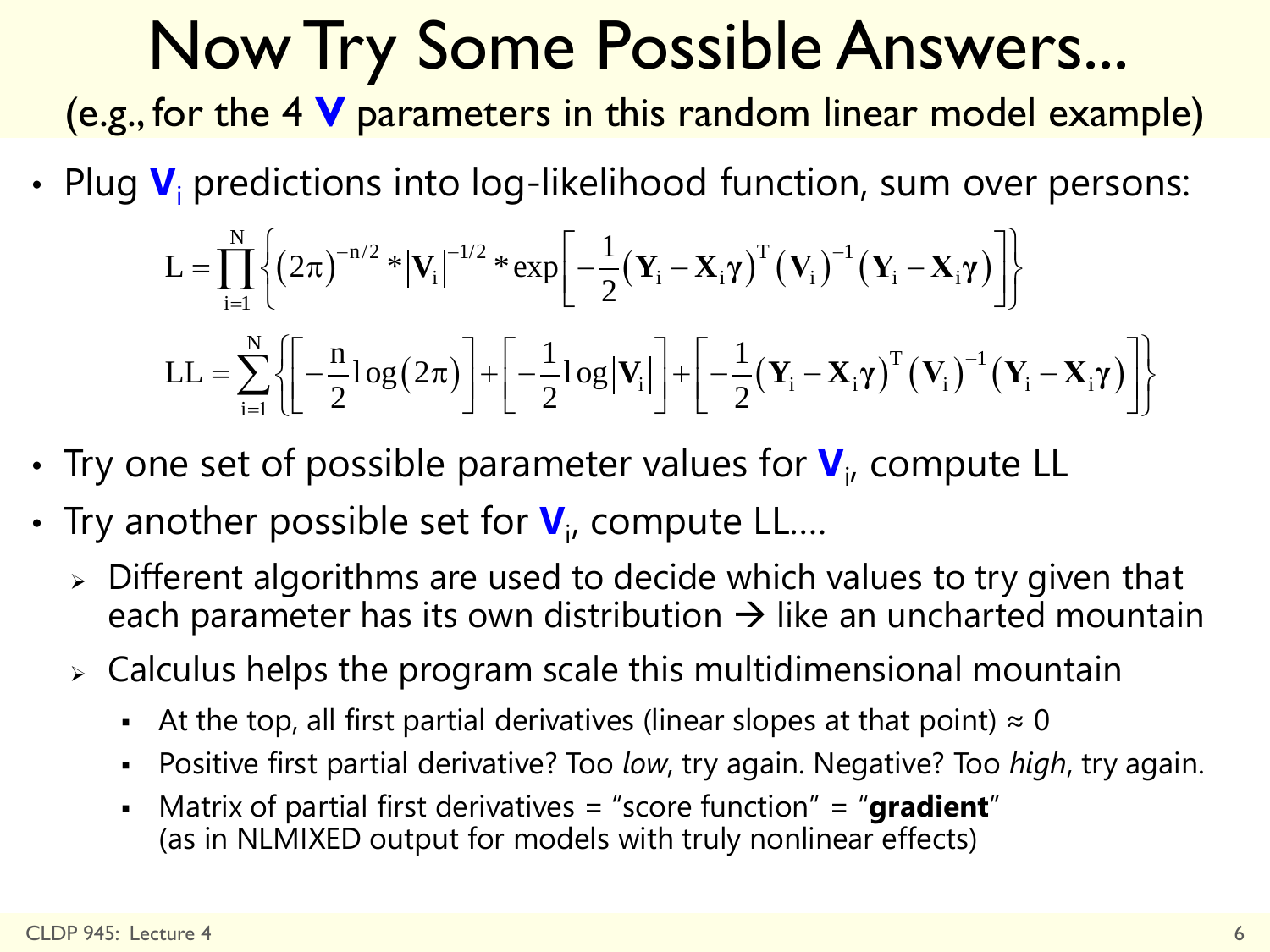### End Goals 1 and 2: Model Estimates and SEs

- Process terminates (the model "converges") when the next set of tried values for Vi don't improve the LL very much…
	- e.g., SAS default convergence criteria = .00000001
	- $\triangleright$  Those are the values for the parameters that, relative to the other possible values tried, are "most likely"  $\rightarrow$  the variance estimates
- But we need to know how trustworthy those estimates are…
	- $\triangleright$  Precision is indexed by the steepness of the multidimensional mountain, where steepness  $\rightarrow$  more negative partial second derivatives
	- $\triangleright$  Matrix of partial second derivatives = "Hessian matrix"
	- $\triangleright$  Hessian matrix  $\cdot$  -1 = "information matrix"
	- $\ge$  So steeper function = more information = more precision = smaller SE

Each parameter 
$$
SE = \frac{1}{\sqrt{\text{information}}}
$$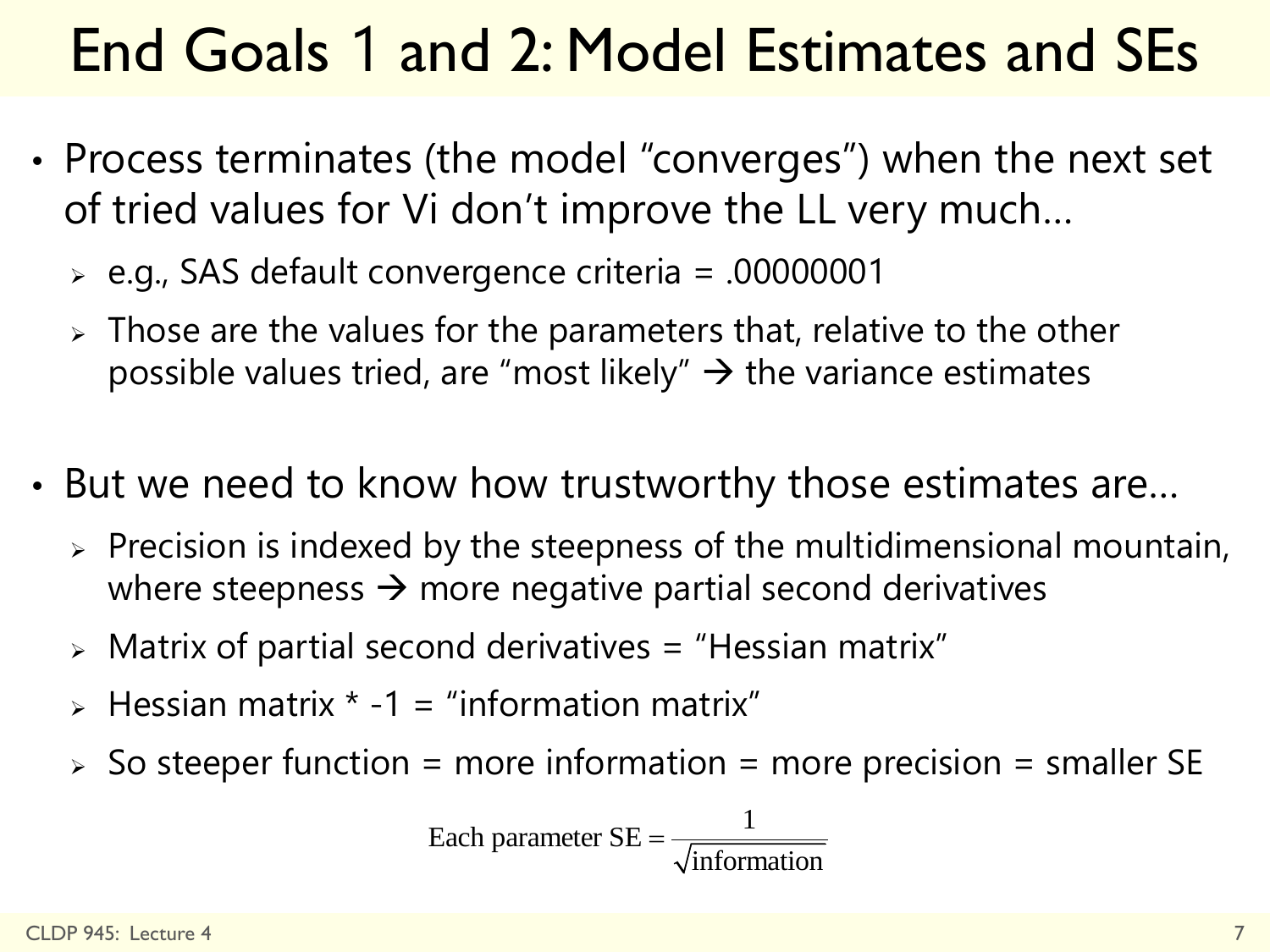### What about the Fixed Effects?

- Likelihood mountain does NOT include fixed effects as additional search dimensions (only variances and covariances that make  $\textbf{V}_{\text{i}}$ )
- **Fixed effects are determined** given the parameters for  $V_i$ :

**1 What about the Fixed Effects?**  
\nLikelihood mountain does NOT include fixed effects as additional  
\nsearch dimensions (only variances and covariances that make 
$$
\mathbf{V}_i
$$
)  
\nFixed effects are determined given the parameters for  $\mathbf{V}_i$ :  
\n
$$
\gamma = \left\{ \sum_{i=1}^{N} (\mathbf{x}_i^T \mathbf{V}_i^{-1} \mathbf{x}_i) \right\}^{-1} \sum_{i=1}^{N} (\mathbf{x}_i^T \mathbf{V}_i^{-1} \mathbf{Y}_i), \qquad \text{Cov}(\gamma) = \left\{ \sum_{i=1}^{N} (\mathbf{x}_i^T \mathbf{V}_i^{-1} \mathbf{x}_i) \right\}^{-1} \text{ All we need is } \mathbf{V}_i
$$
\n
$$
\gamma = \text{fixed effect estimates } \qquad \text{Cov}(\gamma) = \gamma \text{ sampling variance}
$$
\n(SQRT of diagonal = SE)  
\nThis is actually what happens in regular regression (GLM), too:  
\nGLM matrix solution:  $\beta = (\mathbf{X}^T \mathbf{X})^{-1} (\mathbf{X}^T \mathbf{Y}), \qquad \text{Cov}(\beta) = (\mathbf{X}^T \mathbf{X})^{-1} \sigma_c^2$   
\nGLM scalar solution:  $\beta = \frac{\sum_{i=1}^{N} (x_i - \overline{x})(y_i - \overline{y})}{\sum_{i=1}^{N} (x_i - \overline{x})^2}, \qquad \text{Cov}(\beta) = \frac{\sigma_c^2}{\sum_{i=1}^{N} (x_i - \overline{x})^2}$ 

• This is actually what happens in regular regression (GLM), too:<br>GLM matrix solution:  $B = (\mathbf{x}^T \mathbf{x})^{-1} (\mathbf{x}^T \mathbf{v})$   $Cov(B) = (\mathbf{x}^T \mathbf{x})^{-1} \sigma^2$ nappens in regular regression (GLM), to<br>= $(\mathbf{X}^T\mathbf{X})^{-1}(\mathbf{X}^T\mathbf{Y}),$  cov $(\mathbf{\beta}) = (\mathbf{X}^T\mathbf{X})^{-1}\sigma_e^2$ 

**happens in regular regression (GLM**<br> $\beta = (X^T X)^{-1} (X^T Y), \qquad Cov(\beta) = (X^T X)^{-1} \sigma_e^2$ 

is actually what happens in regular regression (GLM),  
GLM matrix solution: 
$$
\beta = (X^TX)^{-1}(X^TY)
$$
,  $Cov(\beta) = (X^TX)^{-1} \sigma_e^2$   

$$
\sum_{i=1}^N (x_i - \overline{x})(y_i - \overline{y})
$$
GLM scalar solution:  $\beta = \frac{\sum_{i=1}^N (x_i - \overline{x})^2}{\sum_{i=1}^N (x_i - \overline{x})^2}$ ,  $Cov(\beta) = \frac{\sigma_e^2}{\sum_{i=1}^N (x_i - \overline{x})^2}$ 

• **Implication: fixed effects don't cause estimation problems**… (at least in general linear mixed models with normal residuals)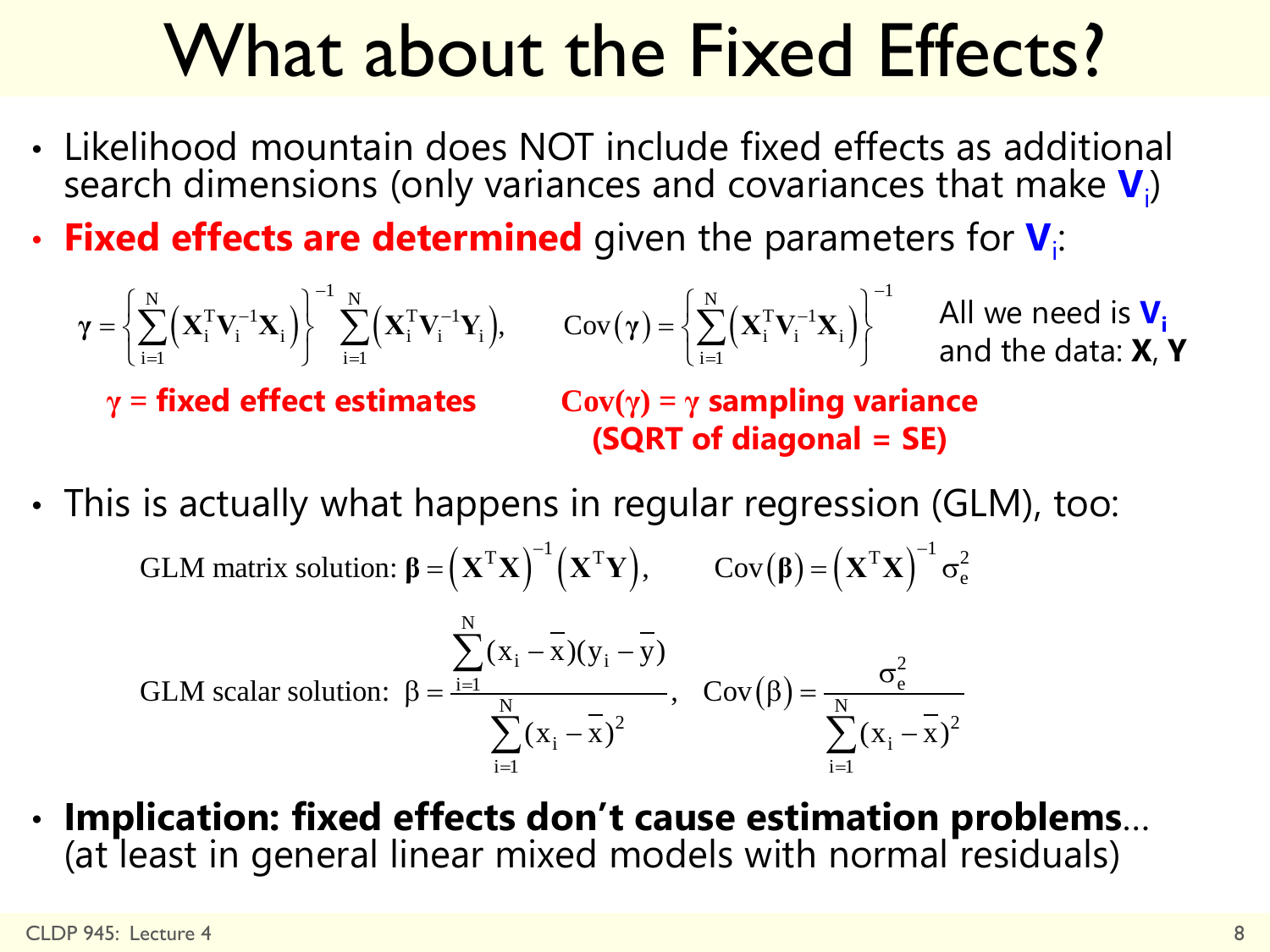### What about ML vs. REML?

- **REML** estimates of random effects variances and covariances are **unbiased** because they account for the uncertainty that results from simultaneously also estimating fixed effects (whereas ML estimates do not, so they are too small)
- What does this mean? Remember "population" vs. "sample" formulas for computing variance? is Nemerliber population v<br>
ing variance?<br>  $\sum_{i=1}^{N} (y_i - \mu)^2$  Sample:  $\sigma^2 = \frac{\sum_{i=1}^{N} (y_i - \overline{y})^2}{\sigma^2}$

or computing variance?  
Population: 
$$
\sigma_e^2 = \frac{\sum_{i=1}^{N} (y_i - \mu)^2}{N}
$$
 Sample:  $\sigma_e^2 = \frac{\sum_{i=1}^{N} (y_i - \overline{y})^2}{N-1}$ 

- $\triangleright$  N-1 is used because the mean had to be estimated from the data (i.e., the mean is the fixed intercept)…
- Same idea: ML estimates of random effects variances will be downwardly biased by a factor of  $(N - k) / N$ , where  $N = #$  persons and  $k = #fixed$  effects... it just looks way more complicated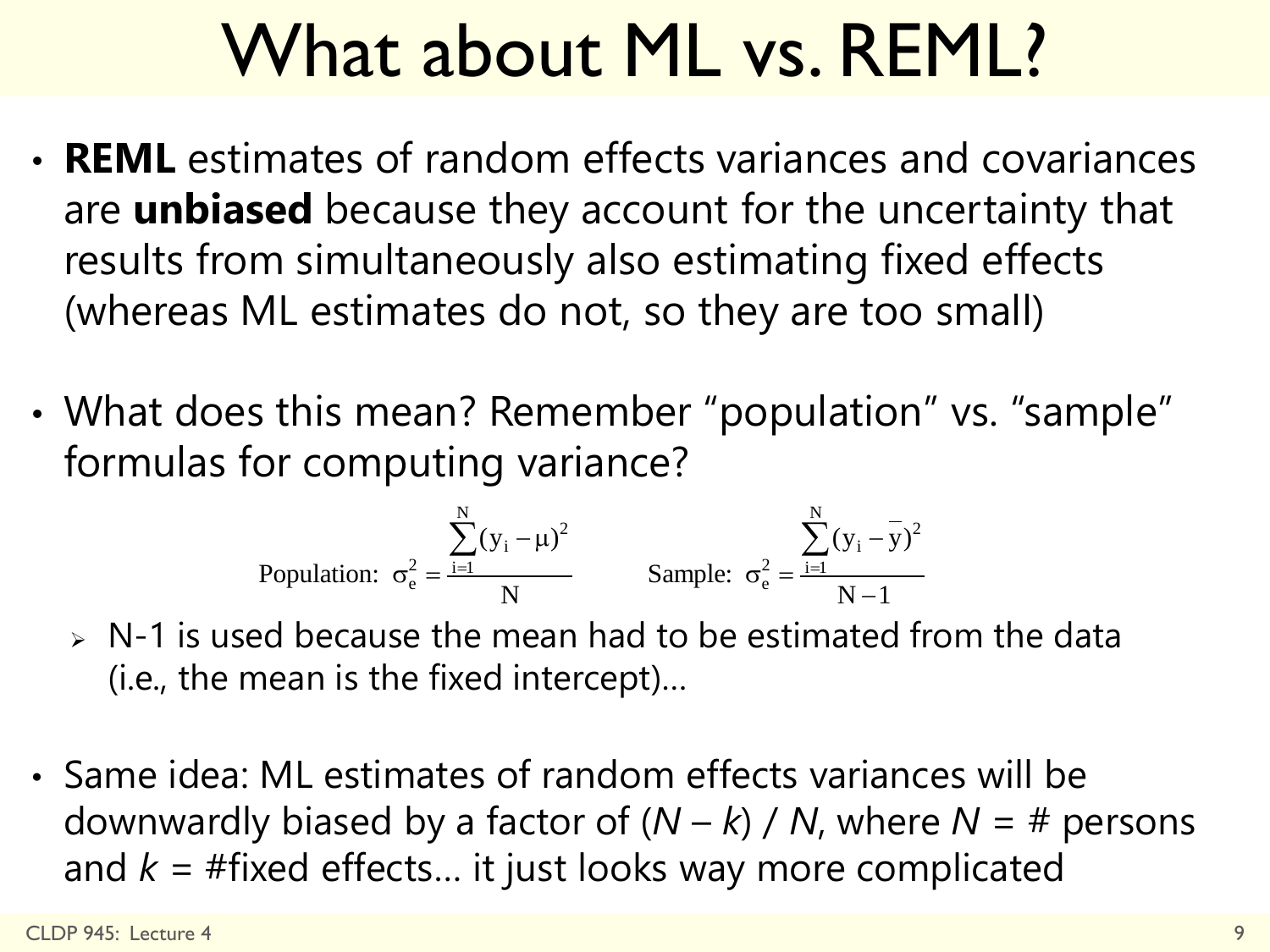#### What about ML vs. REML?  $(2\pi)|+|-\frac{1}{2}\sum \log |\mathbf{V}_{i}||+|-\frac{1}{2}\sum (\mathbf{Y}_{i}-\mathbf{X}_{i}\gamma)^{T}\mathbf{V}_{i}^{-1}(\mathbf{Y}_{i}-\mathbf{X}_{i}\gamma)$  $\left(2\pi\right)\left|+\right|-\frac{1}{2}\sum_{i}^{\infty}\log|\mathbf{V}_{i}|\right|+\left|-\frac{1}{2}\sum_{i}^{\infty}\left(\mathbf{Y}_{i}-\mathbf{X}_{i}\boldsymbol{\gamma}\right)^{T}\mathbf{V}_{i}^{-1}\left(\mathbf{Y}_{i}-\mathbf{X}_{i}\boldsymbol{\gamma}\right)\right|$ IT I<sup>V</sup>IL VS. REI<sup>V</sup><br>N<sub>logW</sub>] [ 1 N(v \_ v x)<sup>T</sup> V<sup>-1</sup>  $\mathbf{Y}_i \begin{bmatrix} \mathbf{y}_i \\ \mathbf{y}_i \end{bmatrix} + \begin{bmatrix} \frac{1}{2} \sum_{i=1}^N (\mathbf{Y}_i - \mathbf{X}_i \boldsymbol{\gamma})^T \mathbf{V}_i^{-1} (\mathbf{Y}_i - \mathbf{X}_i) \end{bmatrix}$  $\sum_{i=1}^{N} \log |\mathbf{V}_{i}| \left] + \left[ -\frac{1}{2} \sum_{i=1}^{N} \right]$  $\sum_{i=1}^{N} \log |\mathbf{V}_{i}| + \left[-\frac{1}{2}\sum_{i=1}^{N} \right]$  $\begin{aligned} \mathbf{y}_i = \begin{bmatrix} 1 & \mathbf{y}_i \\ \mathbf{y}_i & \mathbf{y}_i \end{bmatrix} + \begin{bmatrix} 1 & \mathbf{y}_i \\ -\frac{1}{2} \sum_{i=1}^N (\mathbf{Y}_i - \mathbf{X}_i \boldsymbol{\gamma})^T \mathbf{V}_i^{-1} (\mathbf{Y}_i - \mathbf{X}_i \boldsymbol{\gamma}) \end{bmatrix} \end{aligned}$  $\sum_{i=1}^{N} \log |\mathbf{V}_{i}| \left] + \left[ -\frac{1}{2} \sum_{i=1}^{N} \right]$  $\int \limits_{i}^{T} \mathbf{V}_{i}^{-1}$  $\frac{1}{i}$   $\mathbf{V}_i^{-1}$   $\mathbf{X}_i$  $\sum_{i=1}^{N}$ ML:  $LL = \left[-\frac{T-0}{2} \log(2\pi)\right] + \left[-\frac{1}{2} \sum_{i=1}^{N} \log|\mathbf{V}_i|\right] + \left[-\frac{1}{2}\right]$ **12L ADOUL I'IL**<br> $\frac{-0}{2} \log(2\pi)$  +  $\left[-\frac{1}{2} \sum_{i=1}^{N} \log |\mathbf{V}_i|\right]$  +  $\left[-\frac{1}{2}\right]$ ML: LL =  $\left[-\frac{T-0}{2} \log(2\pi)\right] + \left[-\frac{1}{2} \sum_{i=1}^{N} \log |\mathbf{V}_{i}|\right] + \left[-\frac{1}{2} \sum_{i=1}^{N} \log|\mathbf{V}_{i}|\right] + \left[-\frac{1}{2} \sum_{i=1}^{N} \log|\mathbf{V}_{i}|\right] + \left[-\frac{1}{2} \sum_{i=1}^{N} \log|\mathbf{V}_{i}|\right] + \left[-\frac{1}{2} \sum_{i=1}^{N} \log|\mathbf{V}_{i}|\right] + \left[-\frac{1}{2} \sum_{i=1}^{N}$  $\frac{1}{2} \log(2\pi)$  +  $\left[-\frac{1}{2}\sum_{i=1}^{N} \log |\mathbf{V}_{i}|\right]$  +  $\left[-\frac{1}{2}\sum_{i=1}^{N} \log |\mathbf{V}_{i}|\right]$  +  $\left[-\frac{1}{2}\sum_{i=1}^{N} \log |\mathbf{V}_{i}|\right]$  +  $\left[-\frac{1}{2}\sum_{i=1}^{N} \log |\mathbf{V}_{i}|\right]$  +  $\left[-\frac{1}{2}\sum_{i=1}^{N} \log |\mathbf{V}_{i}|\right]$ 1  $\left|-\frac{1}{2}\right| \log$ 2  $\overline{a}$  $\sum_{i=1}^{N} \log |\mathbf{V}_{i}| + \left[ -\frac{1}{2} \sum_{i=1}^{N} (\mathbf{Y}_{i} - \mathbf{X}_{i}) \right]$  $\overline{a}$  $\sum_{i=1}^{N} \log |\mathbf{V}_{i}| + \left[ -\frac{1}{2} \sum_{i=1}^{N} (\mathbf{Y}_{i} - \mathbf{X}_{i}) \right]$ - $-\frac{\text{T}-\text{k}}{2}\text{log}\left(2\pi\right)\Bigg]+\Bigg[-\ -\frac{1}{2}\text{log}\Bigg|\sum_{\text{i=1}}^{\text{N}}\textbf{X}_{\text{i}}^{\text{T}}\textbf{V}_{\text{i}}^{-1}\textbf{X}\Bigg]$ Vhat about ML vs. REML?<br> $\frac{\Gamma^{-0}(\mathbf{x}_i - \mathbf{x}_i)}{\Gamma^{-0}(\mathbf{x}_i - \mathbf{x}_i)}$   $\left[ -\frac{\Gamma^{-0}(\mathbf{x}_i - \mathbf{x}_i)}{\Gamma^{-0}(\mathbf{x}_i - \mathbf{x}_i)} \right] + \left[ -\frac{1}{2} \sum_{i=1}^{N} (\mathbf{x}_i - \mathbf{x}_i) \right]$ **Vhat about ML vs. REML?**<br>= $\left[-\frac{T-0}{2}\log(2\pi)\right]+\left[-\frac{1}{2}\sum_{i=1}^{N}\log|V_i|\right]+\left[-\frac{1}{2}\sum_{i=1}^{N}(Y_i-X_i\gamma)^T V_i^{-1}(Y_i-X_i\gamma)\right]$  $\begin{aligned} &\left[-\frac{T-0}{2}\log(2\pi)\right]+\left[-\frac{1}{2}\sum_{i=1}^{N}\log|\textbf{V}_{i}|\right]+\left[-\frac{1}{2}\sum_{i=1}^{N}\left(\textbf{Y}_{i}-\textbf{X}_{i}\boldsymbol{\gamma}\right)^{T}\textbf{V}_{i}^{-1}\left(\textbf{Y}_{i}-\textbf{X}_{i}\boldsymbol{\gamma}\right)\right] \ &\left[-\frac{T-k}{2}\log(2\pi)\right]+\left[-\frac{1}{2}\sum_{i=1}^{N}\log|\textbf{V}_{i}|\right]+\left[-\frac{1}{2}\sum_{i=1}^{N}\left(\textbf{Y}_{i}-\textbf{X}_{i$ **THE ADOUL TE VS. TVET IE:**<br>= $\left[-\frac{T-0}{2}\log(2\pi)\right]+\left[-\frac{1}{2}\sum_{i=1}^{N}\log|\mathbf{V}_{i}|\right]+\left[-\frac{1}{2}\sum_{i=1}^{N}\left(\mathbf{Y}_{i}-\mathbf{X}_{i}\gamma\right)^{T}\mathbf{V}_{i}^{-1}\left(\mathbf{Y}_{i}-\mathbf{X}_{i}\gamma\right)\right]$ <br>= $\left[-\frac{T-k}{2}\log(2\pi)\right]+\left[-\frac{1}{2}\sum_{i=1}^{N}\log|\mathbf{V}_{i}|\right]+\left[-\frac{1}{2}\sum_{i=1}$  ${\bf V}_i \Big] + \Big[ -\frac{1}{2} \sum_{i=1}^N (Y_i - X_i \gamma)^T V_i^{-1} (Y_i - X_i \gamma) \Big]$  $\begin{aligned} \left[\mathbf{V}_{\mathrm{i}}\right]\Bigg] + & \Bigg[-\frac{1}{2}\sum_{\mathrm{i=1}}^{\mathrm{N}}\big(\mathbf{Y}_{\mathrm{i}}-\mathbf{X}_{\mathrm{i}}\boldsymbol{\gamma}\big)^{\mathrm{T}}\,\mathbf{V}_{\mathrm{i}}^{-1}\big(\mathbf{Y}_{\mathrm{i}}-\mathbf{X}_{\mathrm{i}}\boldsymbol{\gamma}\big)\Bigg] \ \mathbf{V}_{\mathrm{i}}\Bigg] + & \Bigg[-\frac{1}{2}\sum_{\mathrm{i=1}}^{\mathrm{N}}\big(\mathbf{Y}_{\mathrm{i}}-\mathbf{X}_{\mathrm{i}}\boldsymbol{\gamma}\big)^{\mathrm{T}}\,\mathbf{V}_{\mathrm{i}}^{-1}\$  $(\gamma)$ N 1  $\left[\begin{array}{ccc} \sum_{i=1}^{N} \mathbf{A}_{i} & \mathbf{v}_{i} & \mathbf{A}_{i} \end{array}\right]$  $\begin{bmatrix} \mathbf{T} \ \mathbf{V}_{\mathrm{i}}^{-1} \mathbf{X}_{\mathrm{i}} \end{bmatrix}^{\top} = \begin{bmatrix} \frac{1}{2} \log \left\| \sum_{i}^{N} \mathbf{X}_{\mathrm{i}}^{T} \mathbf{V}_{\mathrm{i}}^{-1} \right\| \end{bmatrix}$  $\begin{bmatrix} \begin{bmatrix} \mathbf{I} & \mathbf{I} \end{bmatrix} \end{bmatrix} \begin{bmatrix} \mathbf{I} & \mathbf{I} \end{bmatrix} = \begin{bmatrix} \frac{1}{2} \log \left( \sum_{i=1}^{N} \mathbf{X}_{i}^{T} \mathbf{V}_{i}^{-1} \mathbf{X}_{i} \right) \end{bmatrix}$  $\sum_{i=1}^{N} \mathbf{X}_{i}^{T} \mathbf{V}_{i}^{-1} \mathbf{X}_{i} \Bigg[ \Bigg] = \Bigg[ \frac{1}{2} \log \Bigg| \Bigg( \sum_{i=1}^{N}$ where:  $\begin{aligned} \n+ \left[ -\frac{1}{2} \log \left| \sum_{i=1}^{N} \mathbf{X}_{i}^{T} \mathbf{V}_{i}^{-1} \mathbf{X}_{i} \right| \right] \n\end{aligned}$ <br>
where:  $\left[ -\frac{1}{2} \log \left| \sum_{i=1}^{N} \mathbf{X}_{i}^{T} \mathbf{V}_{i}^{-1} \mathbf{X}_{i} \right| \right] = \left[ \frac{1}{2} \log \left| \left( \sum_{i=1}^{N} \mathbf{X}_{i}^{T} \mathbf{V}_{i}^{-1} \mathbf{X}_{i} \right)^{ 2^{\text{Log}}\left|\sum_{i=1}^{N} \mathbf{X}_{i}^{T} \mathbf{V}_{i}^{-1} \mathbf{X}_{i}\right|$  =  $\left[\frac{1}{2} \log \left|\sum_{i=1}^{N} \mathbf{X}_{i}^{T} \mathbf{V}_{i}^{-1} \mathbf{X}_{i}\right|\right]$  =  $\left[\frac{1}{2} \log \left|\sum_{i=1}^{N} \mathbf{X}_{i}^{T} \mathbf{V}_{i}^{-1} \mathbf{X}_{i}\right|\right]$  =  $\left[\frac{1}{2} \log \left|\sum_{i=1}^{N} \mathbf{X}_{i}^{T} \mathbf{V}_{$  $\overline{a}$  $\begin{bmatrix} -1 \\ -1 \\ \mathbf{X}_i \end{bmatrix}$  =  $\begin{bmatrix} 1 \\ -\log \end{bmatrix} \begin{bmatrix} N \\ \sum_{i} \mathbf{X}_i^{\mathrm{T}} \mathbf{V}_i^{-1} \mathbf{X}_i \end{bmatrix}^{-1}$  $\sum_{i=1}^{N} \mathbf{X}_{i}^{T} \mathbf{V}_{i}^{-1} \mathbf{X}_{i} \Bigg| \Bigg] = \Bigg[ \frac{1}{2} \log \Bigg| \Bigg( \sum_{i=1}^{N} \mathbf{X}_{i}^{T} \mathbf{V}_{i}^{-1} \mathbf{Y}_{i} \Bigg)$  $\frac{\Gamma - k}{2} \log (2\pi) + \left[ -\frac{1}{2} \sum_{i=1}^{N} \log |\mathbf{V}_i| \right] + \left[ -\frac{1}{2} \log \left| \sum_{i=1}^{N} \mathbf{X}_i^{\mathrm{T}} \mathbf{V}_i^{-1} \mathbf{X}_i \right| \right]$  $\frac{\Gamma - k}{2} \log(2\pi) + \left[ -\frac{1}{2} \sum_{i=1}^{N} \log |\mathbf{V}_i| \right] + \left[ -\frac{1}{2} \log \left| \sum_{i=1}^{N} \mathbf{X}_i^{\mathrm{T}} \mathbf{V}_i^{-1} \mathbf{X}_i \right| \right]$  $\begin{bmatrix} -\frac{1}{2} \log \left| \sum_{i=1}^{N} \mathbf{X}_{i}^{T} \mathbf{V}_{i}^{-1} \mathbf{X}_{i} \right| \end{bmatrix}$ <br> $\begin{bmatrix} -\frac{1}{2} \log \left| \sum_{i=1}^{N} \mathbf{X}_{i}^{T} \mathbf{V}_{i}^{-1} \mathbf{X}_{i} \right| \end{bmatrix} = \begin{bmatrix} \frac{1}{2} \log \left| \sum_{i=1}^{N} \mathbf{X}_{i}^{T} \mathbf{V}_{i}^{-1} \mathbf{X}_{i} \right| \end{bmatrix}^{-1} = \begin{bmatrix} \frac{$  $\begin{bmatrix} -\frac{1}{2}\log\left|\sum_{i=1}^{N}\mathbf{X}_{i}^{T}\mathbf{V}_{i}^{-1}\mathbf{X}_{i}\right| \end{bmatrix} = \left[\frac{1}{2}\log\left|\left(\sum_{i=1}^{N}\mathbf{X}_{i}^{T}\mathbf{V}_{i}^{-1}\mathbf{X}_{i}\right)^{-1}\right|\right] = \left[\frac{1}{2}\log|Cov(\gamma)|\right]$  $\sum$  $\sum_{i=1}^{N} \mathbf{X}_{i}^{T} \mathbf{V}_{i}^{-1} \mathbf{X}_{i}$   $\sum_{i=1}^{N} \mathbf{X}_{i}^{T} \mathbf{V}_{i}^{-1} \mathbf{X}_{i}$   $\begin{bmatrix} \sum_{i=1}^{N} \mathbf{X}_{i}^{T} \mathbf{V}_{i}^{-1} \mathbf{X}_{i} \end{bmatrix}$   $= \left[ \frac{1}{2} \log \left( \sum_{i=1}^{N} \mathbf{X}_{i}^{T} \mathbf{V}_{i}^{-1} \mathbf{X}_{i} \right)^{-1} \right]$   $= \left[ \frac{1}{2}$

- Extra part in REML is the sampling variance of the fixed effects... it is added back in to account for uncertainty in estimating fixed effects
- REML maximizes the likelihood of the residuals specifically, so models with different fixed effects are not on the same scale and are not comparable
	- This is why you can't do −2ΔLL tests in REML when the models to be compared have different fixed effects  $\rightarrow$  the model residuals are defined differently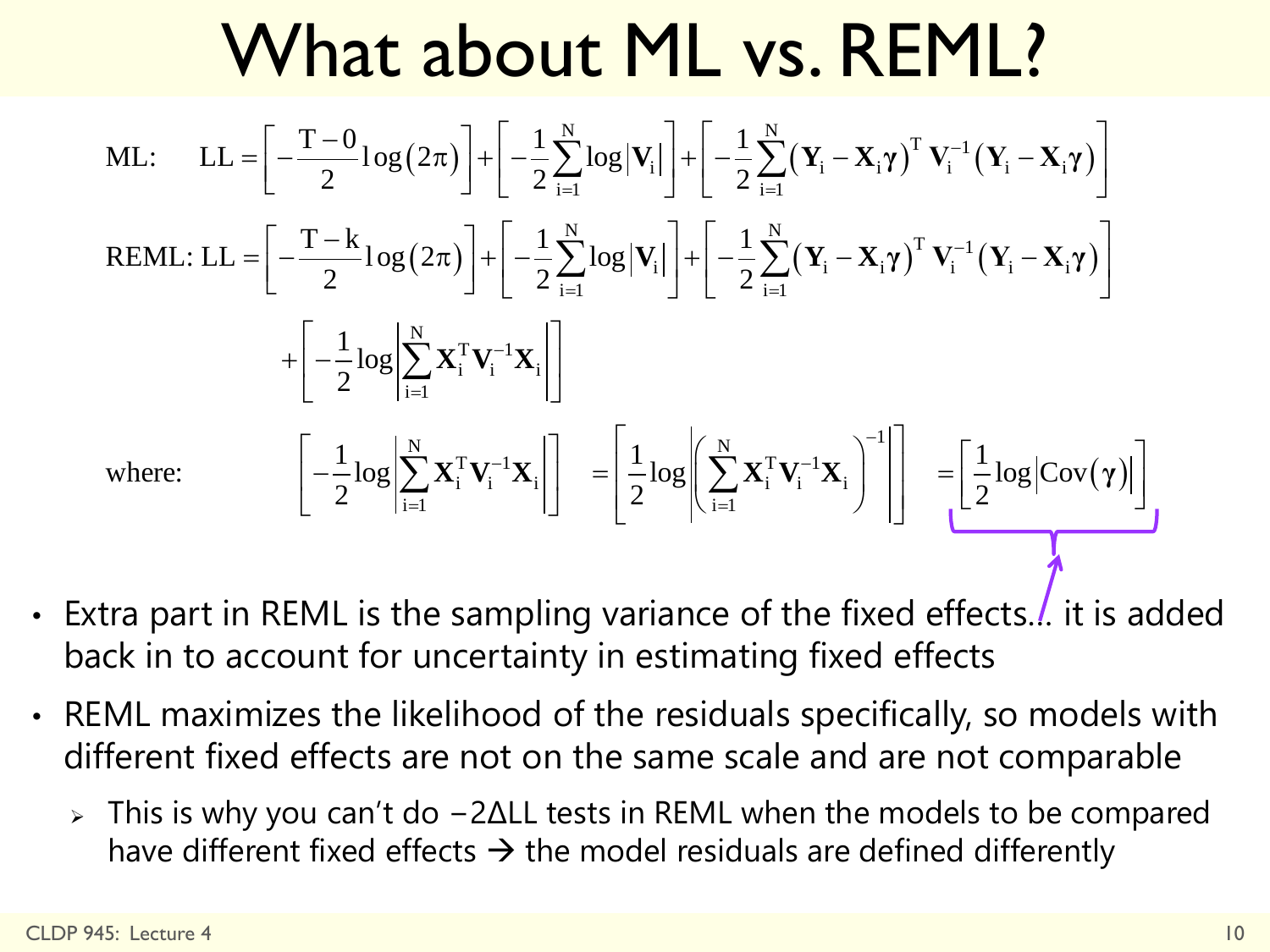### End Goal #3: How well do the model predictions match the data?

- End up with ML or REML LL from predicting  $V_i \rightarrow s$  so how good is it?
- Absolute model fit assessment is only possible when the  $V_i$  matrix is organized the same for everyone - in other words, balanced data
	- > Items are usually fixed, so can get absolute fit in CFA and SEM  $\rightarrow \chi^2$  test is based on match between actual and predicted data matrix
	- Time is often a continuous variable, so no absolute fit provided in MLM (or in SEM when using random slopes or T-scores for unbalanced time)
		- Can compute absolute fit when the saturated means, unstructured variance model is estimable in ML  $\rightarrow$  is -2ΔLL versus "perfect" model for time
- Relative model fit is given as **−2LL** in SAS, in which smaller is better
	- $> -2$ \* needed to conduct "likelihood ratio" or "deviance difference" tests
	- $\triangleright$  Also information criteria:
		- **AIC**:  $-2LL + 2*(#params)$
		- **BIC**: −2LL + log(N)\*(#parms)
		- #parms = all parameters in ML; #parms = variance model parameters only in REML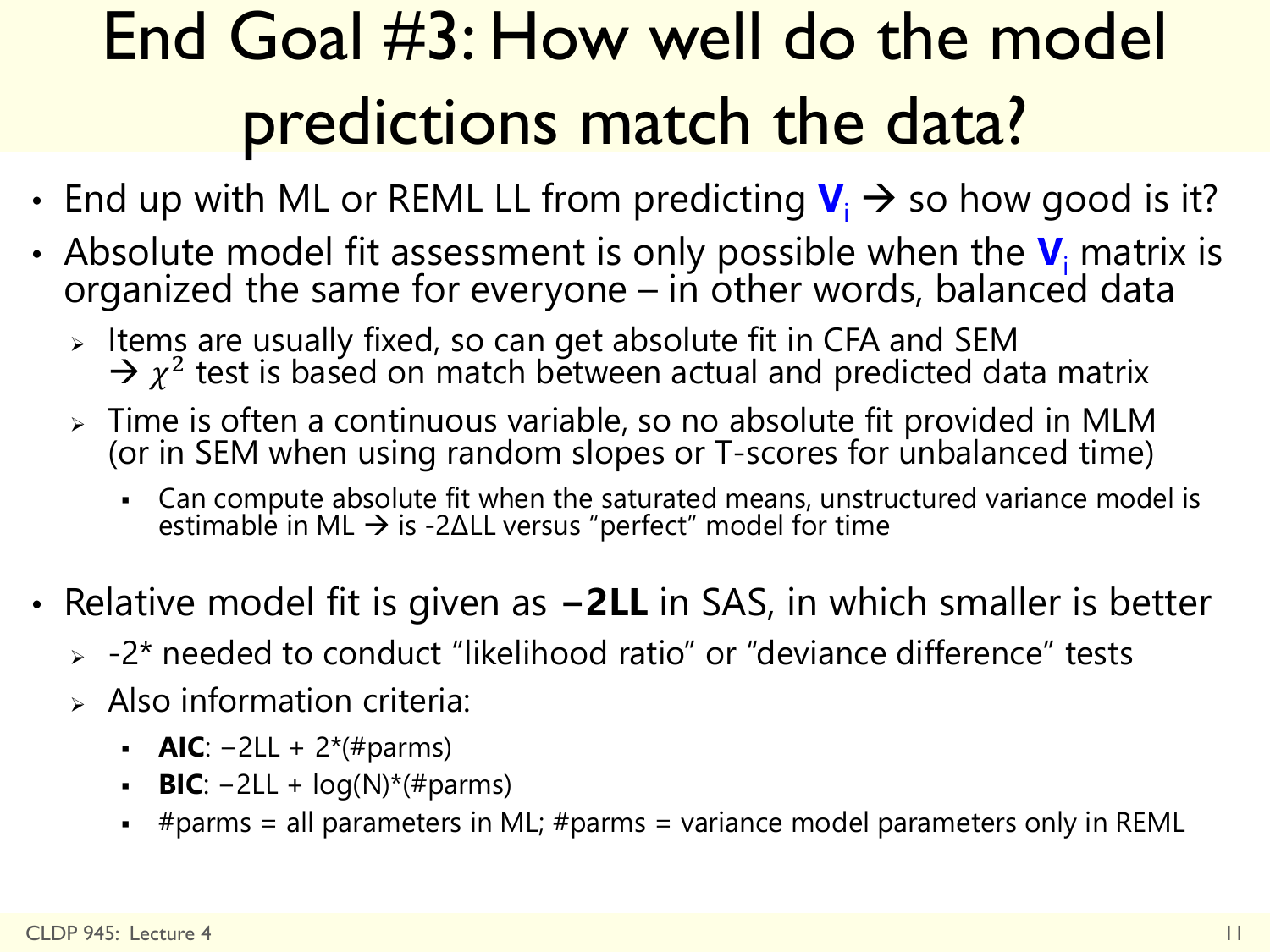### Checking for Violations of Model Assumptions: Why should we care?

- "Fitting a model with untenable assumptions is as senseless as fitting a model to data that are knowingly flawed" (Singer & Willett, pg. 127)
- HOWEVER:
	- $\triangleright$  We don't actually know the true population relationships, so we don't know when our estimates, SE's, and *p*-values are off
	- Recommended strategy: "check assumptions of several initial models and any model you cite or interpret explicitly"
	- $\triangleright$  Mostly informal inspection requires judgment call
		- "We prefer visual inspection of residual distributions" (S & W pg. 128)
	- $\geq$  Some things are fixable, some things are not
	- **End goal: Analyze the data the least wrong way possible** (because all models are wrong; some are useful)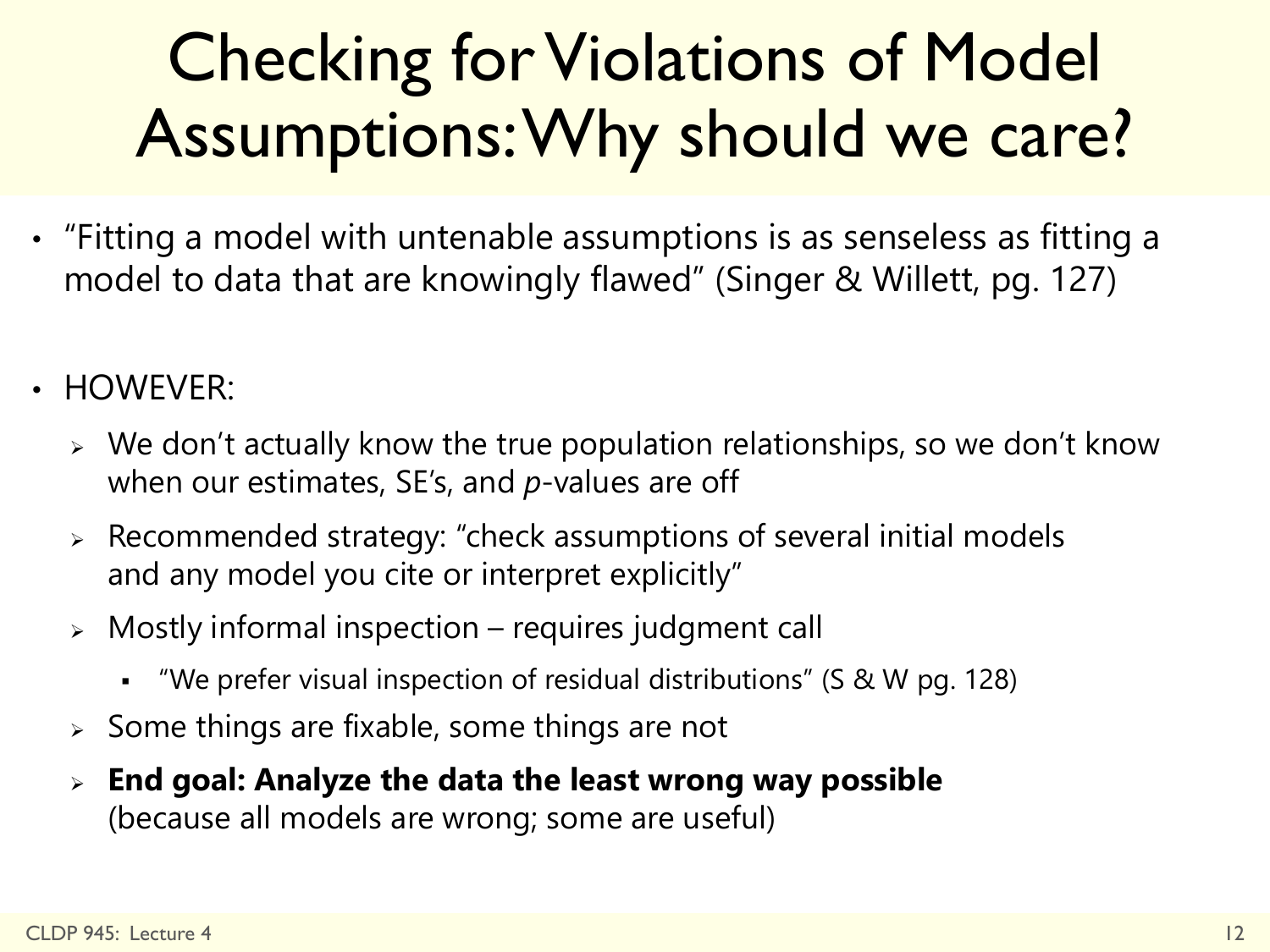### General Consequences of Violating Model Assumptions **2 parts of the model to be concerned with:**

#### • **Model for means = fixed effects**

- $\triangleright$  Estimates depend on having the "right" model for the means  $\rightarrow$  all relevant predictors, measured with as little error as possible
- $\geq$  To the extent that predictors are missing or their effects are specified incorrectly, **fixed effect estimates will be biased**

#### • **Model for the variance = random effects and residuals**

- SE and *p*-values of fixed effects depend on having the "right" model for the variances  $\rightarrow$  most closely approximate actual data
- $\geq$  To the extent that the model for the variances is off, **fixed effects SE and** *p***-values will be off, too (biased)**
- $\geq$  Because the general linear mixed model is estimated using a multivariate normal distribution for the **V** matrix, certain assumptions follow…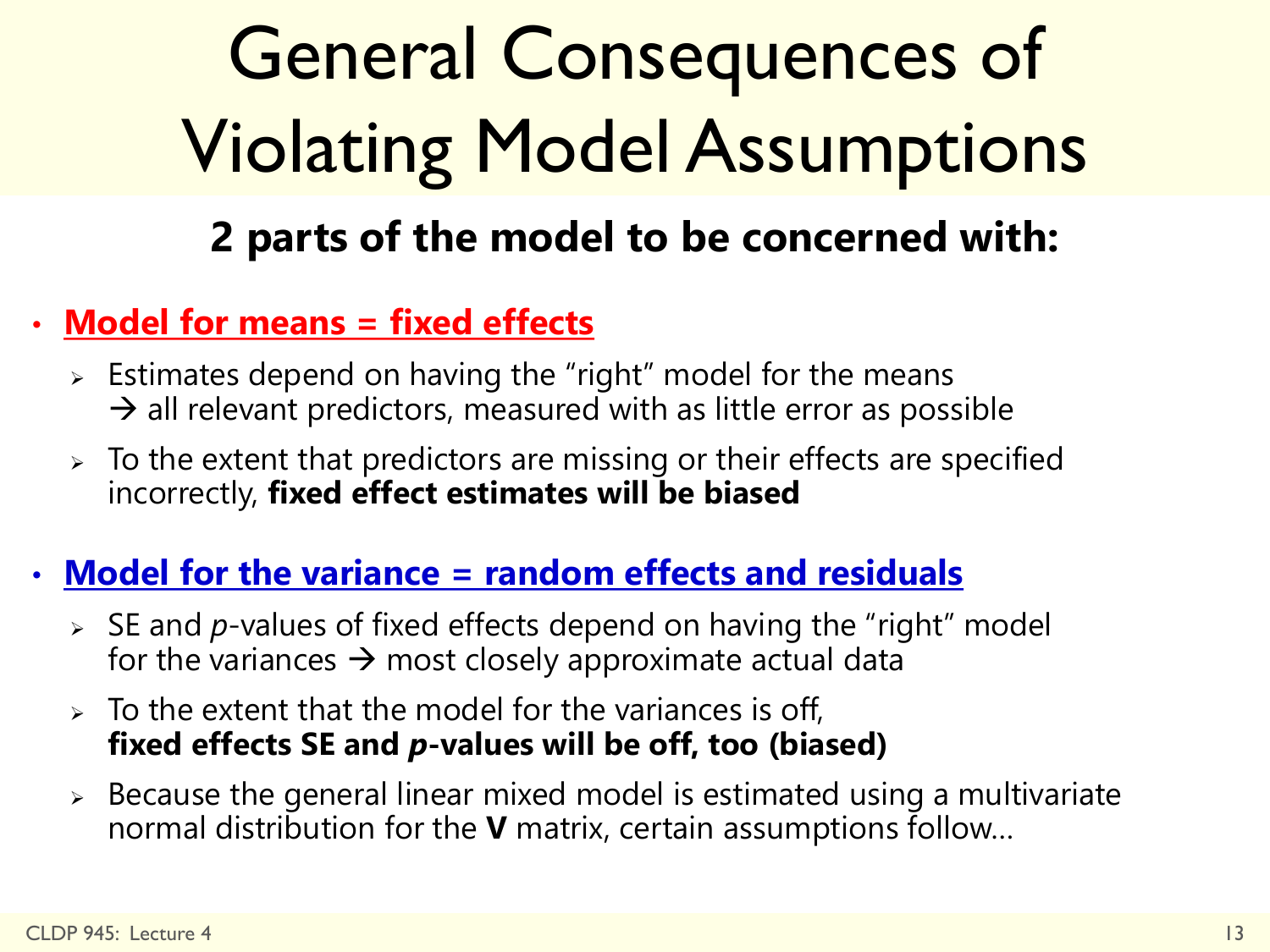### **\*General\***

### Linear Mixed Model Assumptions

- GLM Assumptions:
	- Normality of **residuals** (not outcomes)
	- Independence and constant variance of **residuals**
		- Across sampling units
		- **Across predictors**
- MLM Assumptions are the same, except:
	- Apply **at** each level and **across** levels
	- More general options are available for changing the model to accommodate violations of assumptions if needed (goal is to **transform the model**, not the data)
	- ML also assumes MAR for any missing outcomes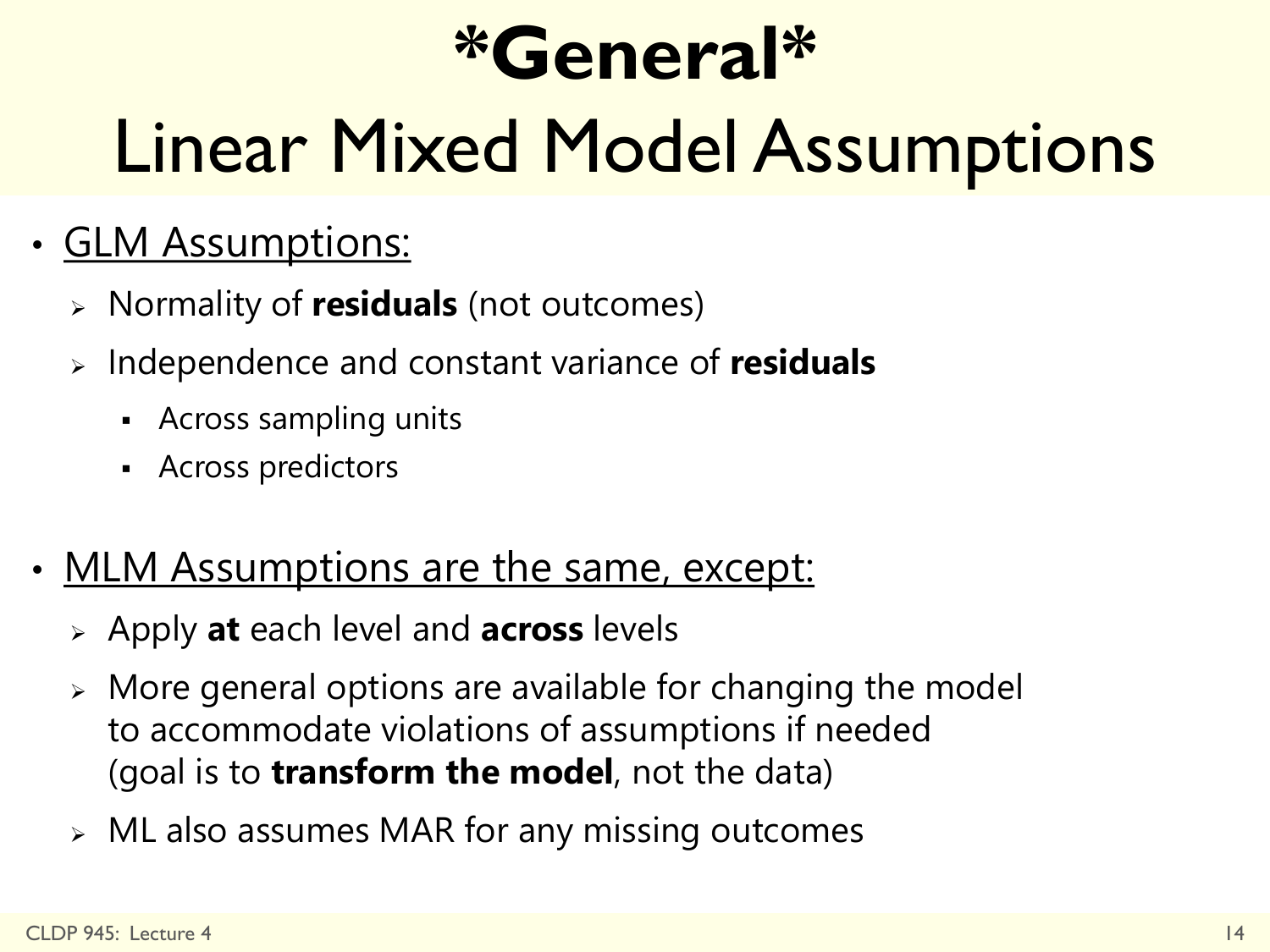### Plots to Assess Assumptions:

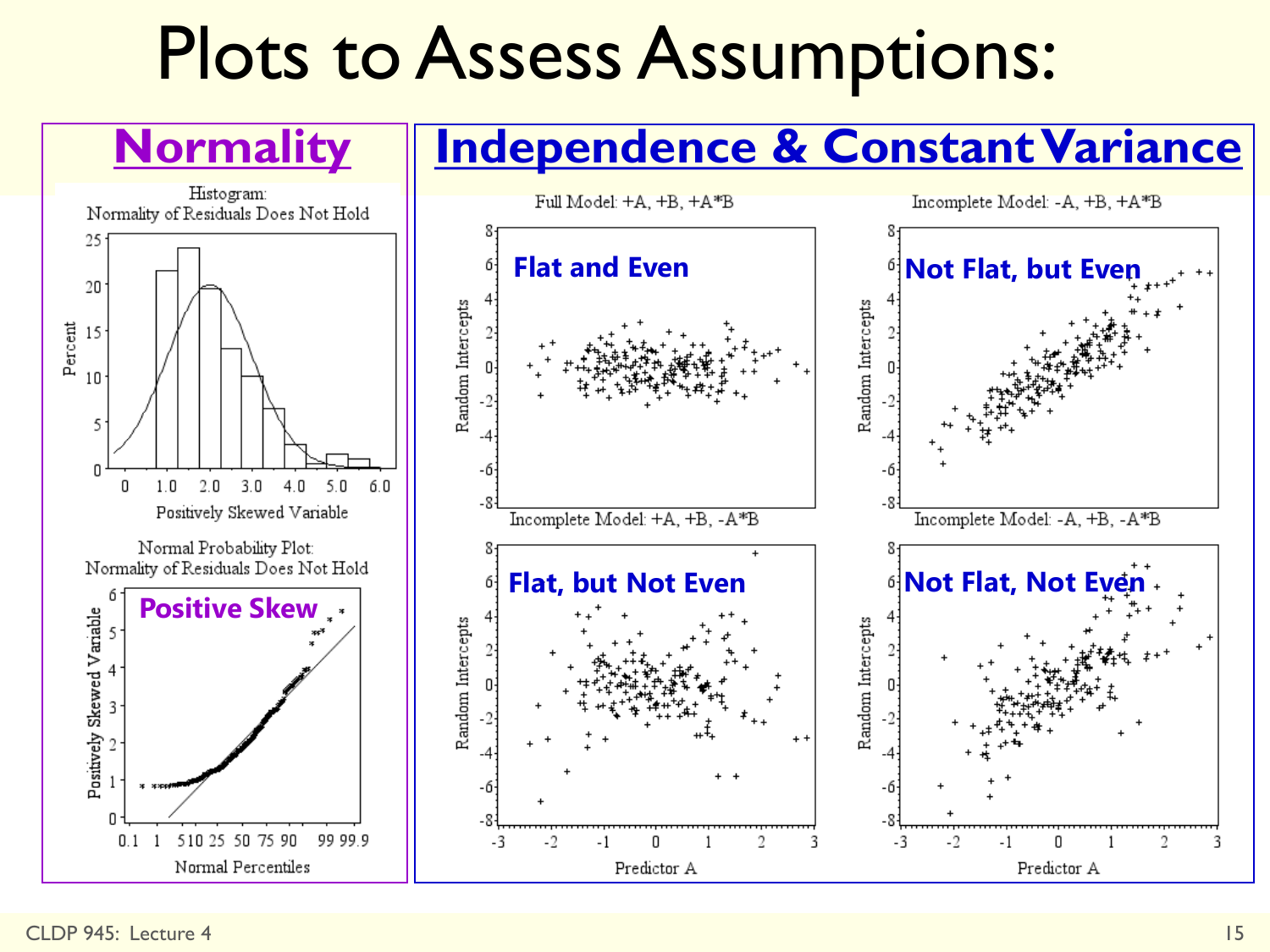### **MLM** Assumptions: **Normality** Multiple 'residuals' to consider:

#### Level-1  $e_{ti}$  residuals  $\rightarrow$  (multivariate) normal distribution

- $\rightarrow e_{ti} \sim N(0, R)$  where  $R = \sigma_e^2$ 
	- $\rightarrow$  e<sub>ti</sub> has a mean = 0 and some estimated variance(s) and potentially covariances as well (is an empirical question)

### <u>Level-2 U<sub>i</sub>'s → multivariate normal distribution</u>

- $\rightarrow$  U<sub>0i</sub>, U<sub>1i</sub>,... ~ N(0, **G**)
- $\rightarrow$  If random intercept:  $G = \begin{vmatrix} 1 & 1 \end{vmatrix}$  if random slopes: U0  $U01$   $U1$ τ  $G =$  $\left(\tau_{\text{\tiny{U0}}}^2\right)$  If random slopes:  $\text{G=}\begin{pmatrix} \tau_{\text{\tiny{U0}}}^2 & \tau_{\text{\tiny{U1}}}^2 \ \tau_{\text{\tiny{U01}}} & \tau_{\text{\tiny{U1}}}^2 \end{pmatrix}$  $G =$  $\begin{pmatrix} \tau_{\text{\tiny U0}}^2 \end{pmatrix}$
- $\rightarrow$  U's EACH have a mean = 0 and some estimated variance, with estimated covariances between them andom intercept:  $G = \begin{pmatrix} \tau_{U0}^2 \\ \tau_{U0} \end{pmatrix}$  If random slopes:  $G = \begin{pmatrix} \tau_{U0}^2 \\ \tau_{U01} \end{pmatrix}$ <br>
EACH have a mean = 0 and some estimated variance,<br>
h estimated covariances between them<br>
- The actual mean of U has anot
	- The actual mean of U has another name: \_\_\_\_\_\_\_\_\_
	-

2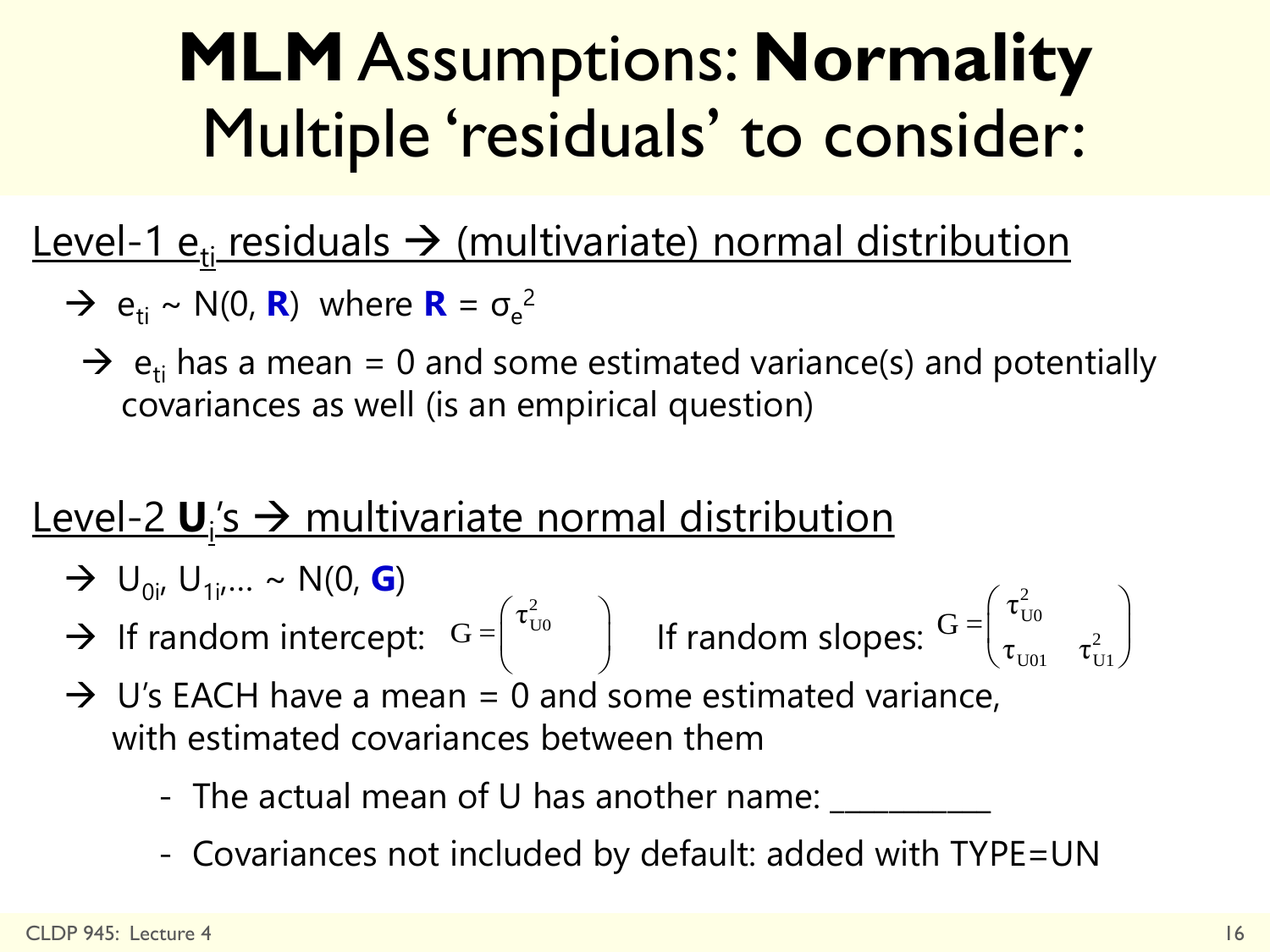### 3 Solutions for Non-Normality

### 1. Pick a new model for the level-1  $e_{ti}$  residuals

- **General***ized* **linear mixed models** to the rescue!
	- Binary  $\rightarrow$  Logit or Probit, Ordinal  $\rightarrow$  Cumulative Logit
	- Count  $\rightarrow$  Poisson or Negative Binomial (+ Zero-Inflated versions)
- Unfortunately, level-2 **U**'s are still assumed multivariate normal
	- Some simulation work suggests violations of this aren't too big of a deal
- $\triangleright$  Tricky to estimate, but should use ML with numeric integration when possible (try to avoid older "pseudo" or "quasi" ML options)

### 2. Transform your data... carefully if at all...

- Assumptions apply to residuals, not to data!
- $\triangleright$  Complicates interpretations (linear relationships  $\rightarrow$  nonlinear)
- $\triangleright$  Inherently subjective (especially "outlier" removal)
	- Check for extreme leverage on solution instead via INFLUENCE options after / on MODEL statement in PROC MIXED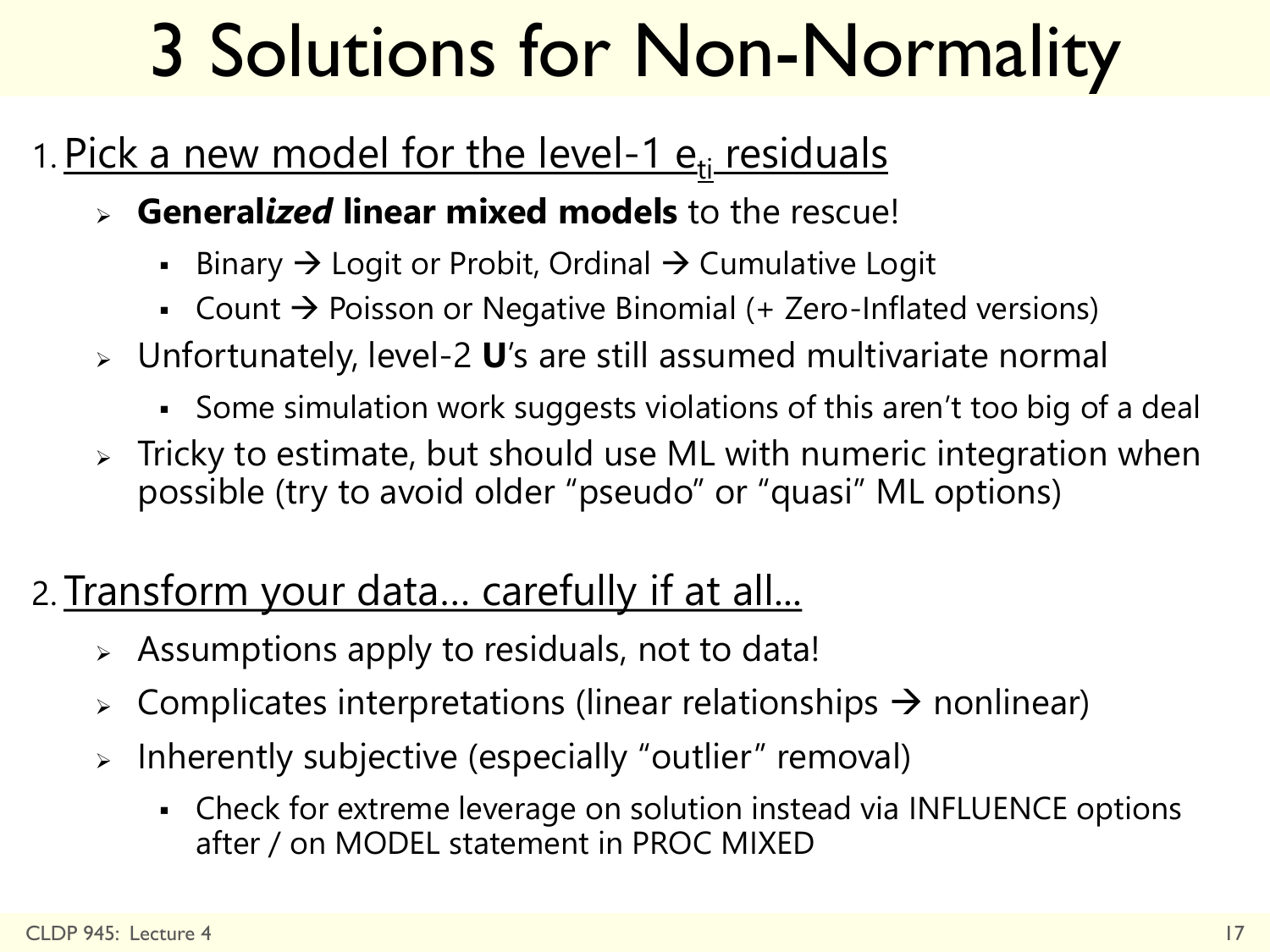### 3. Robust ML for Non-Normality

- $\cdot$  MLR in Mplus:  $\approx$  Yuan-Bentler T<sub>2</sub> (permits MCAR or MAR missing)
	- Same estimates and -2LL, corrected standard errors for all model parameters
- **χ <sup>2</sup>-based fit statistics** are adjusted based on an estimated **scaling factor:** 
	- $\ge$  Scaling factor = 1.000 = perfectly multivariate normal = same as ML
	- Scaling factor > 1.000 = leptokurtosis (too-fat tails; fixes too big  $\chi^2$ )
	- Scaling factor < 1.000 = platykurtosis (too-thin tails; fixes too small  $\chi^2$ )
- **SEs** computed with Huber-White 'sandwich' estimator  $\rightarrow$  uses an information matrix from the variance of the partial first derivatives to correct the information matrix from the partial second derivatives
	- Leptokurtosis (too-fat tails)  $\rightarrow$  increases information; fixes too small SEs
	- $\triangleright$  Platykurtosis (too-thin tails)  $\rightarrow$  lowers information; fixes too big SEs
- In **SAS**: use "EMPIRICAL" option in PROC MIXED line
	- $\triangleright$  SEs are computed the same way but for fixed effects only, but can be unstable in unbalanced data, especially in small samples
	- $\triangleright$  SAS does not provide the needed scaling factor to adjust -2ΔLL test (likely not a problem if you just use the fixed effect *p*-values)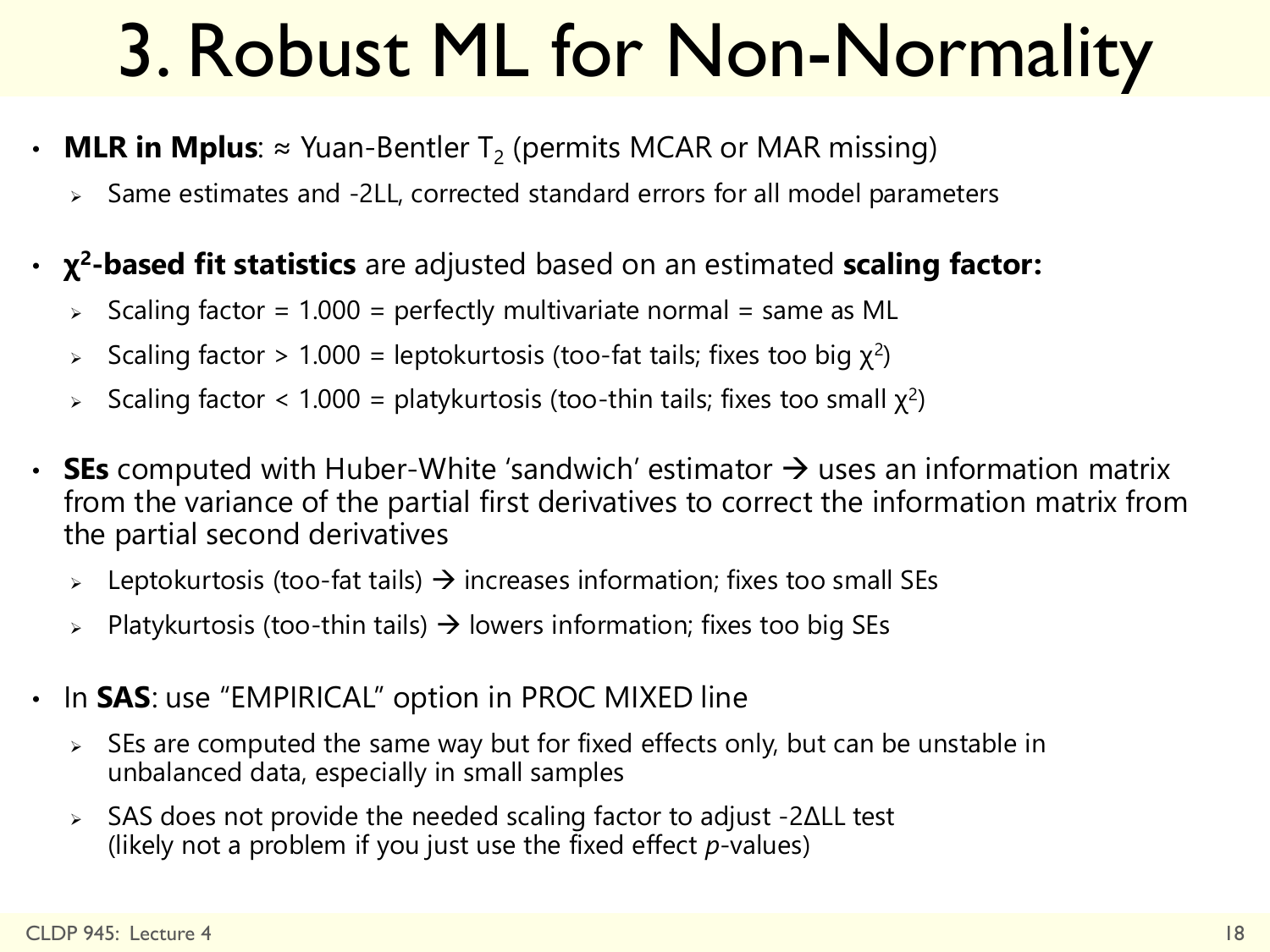### **Independence** of Residuals At Level 1:

- Level-1 e<sub>ti</sub> residuals are uncorrelated across level-1 units
	- $\triangleright$  Once random effects are modeled, residuals of the occasions from the same person are no longer correlated
- Solution for clustered or longitudinal models**:**
	- $\triangleright$  Choose the 'right' specification of random effects
		- Random effects go in **G**; **what's left in R is uncorrelated across observations**
- Another solution for longitudinal models:
	- Choose the 'right' alternative for the structure of the residual variances and covariances over time
	- Use **R** matrix or **G** and **R** matrices to better approximate observed data:
		- Are the residuals still correlated (AR1, TOEP(n)) after random effects?
		- Are the variances over time homogeneous or heterogeneous?
			- This falls under the "constant variance" assumption more on that later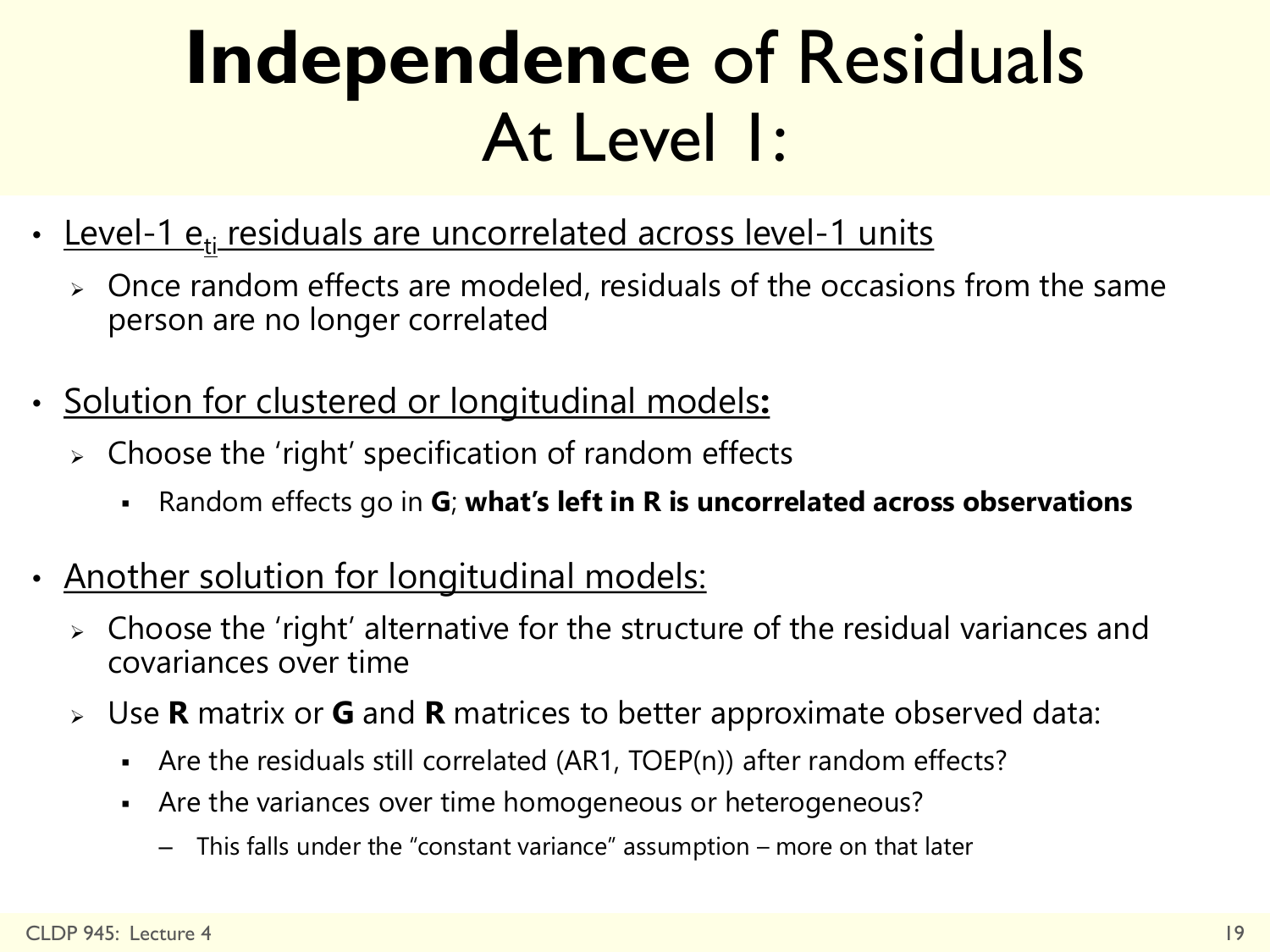### **Independence** of Residuals At Level 2:

- <u>Level-2 **U**<sub>i</sub>'s are uncorrelated across level-2 units</u>
	- Implies no additional effects of clustering/nesting across persons after controlling for person-level predictors
- Two alternatives to deal with additional clustering/nesting:
	- Via fixed effects: Add dummy codes as level-2 predictors
		- Adjusts model for mean differences, but DOES NOT allow you to predict those mean differences
	- Via random effects: Add more levels (e.g., for family, group)
		- Adjusts model for mean differences, and it DOES allow you to predict those mean differences
		- Like adding another part to **G…** stay tuned for three-level models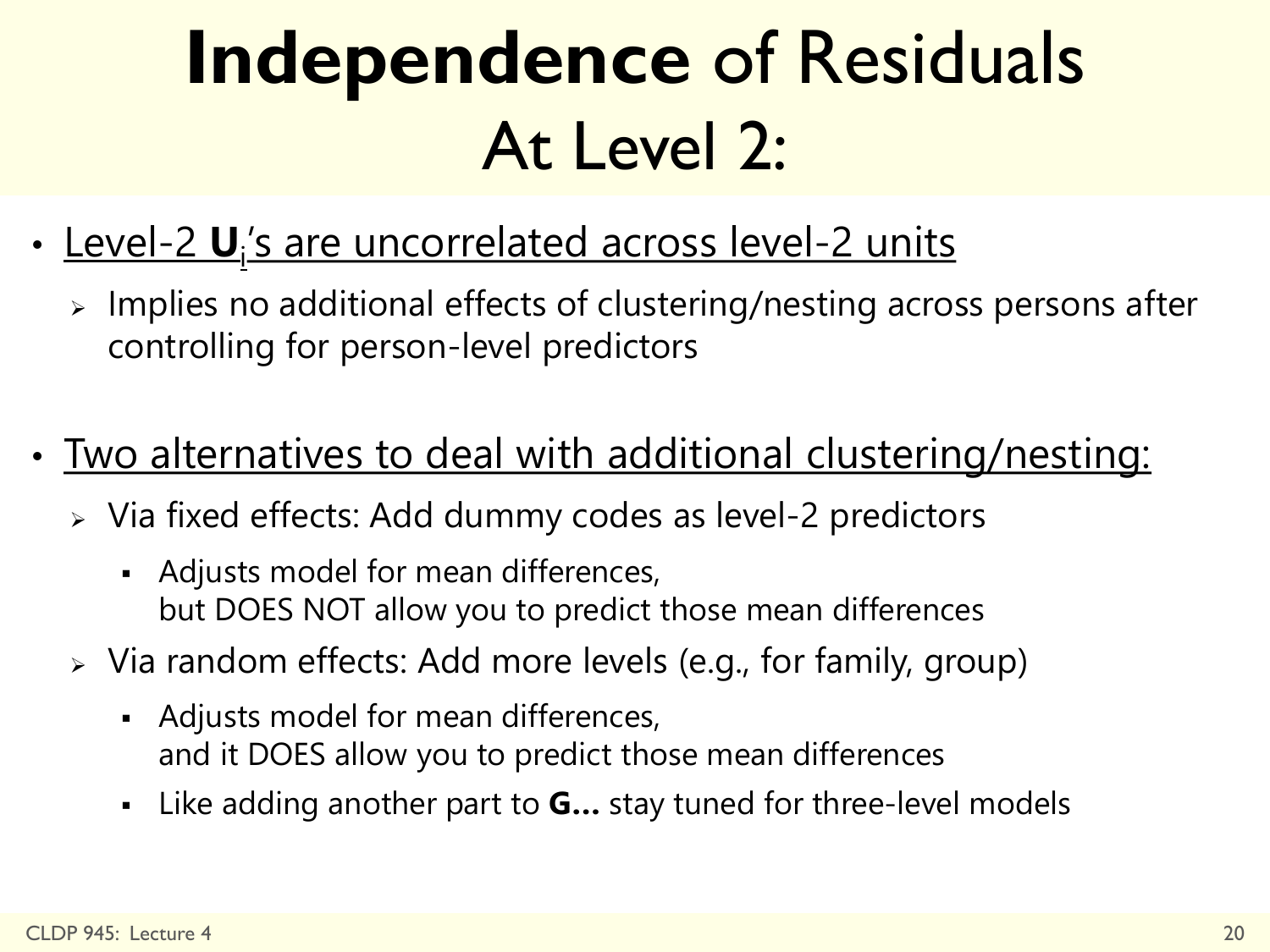### **Independence** of Residuals Across Levels:

- <u>Level-1 e<sub>ti</sub> residuals and Level-2 **U**<sub>i</sub>'s are also uncorrelated</u>
	- $\ge$  Implies that what's left over at level-1 is not related to what's left over at level 2
	- Could be violated if level-2 effects are not modeled separately from level-1 effects (i.e., if convergence of level-1 predictors is assumed when it shouldn't be)
- Solution: Don't smush anything!
	- Allow different effects across upper levels for any lower-level predictor with respect to both main effects and interactions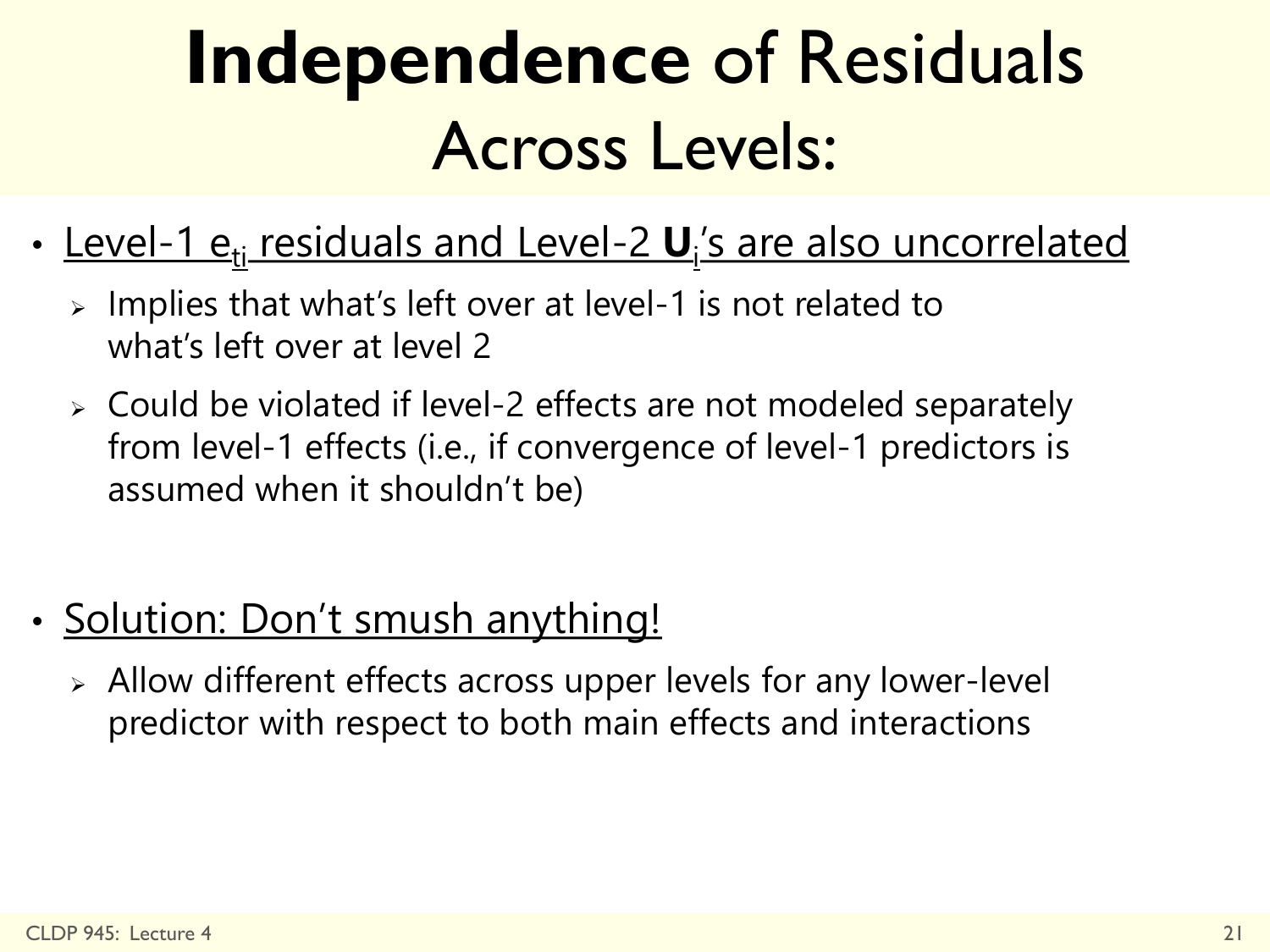### **Constant Variance** of Residuals Across Sampling Units:

- **Level-2 U<sup>i</sup> 's** have constant variance across **level-2 units**
	- Implies no subgroups of individuals or groups that are more or less variable in terms of their distributions of random effects
	- $\triangleright$  If not, we can fit a heterogeneous variance model instead (stay tuned)
- **Level-1 eti residuals** have constant variance across **level-2 units\***
	- $\triangleright$  Implies equal unexplained within-person variability across persons
	- $\geq$  Check for missing random effects of level-1 X's or cross-level interactions
	- $\rightarrow$  If not, we can fit a heterogeneous variance model instead (stay tuned)
- **Level-1 eti residuals** have constant variance across **level-1 units**
	- $\ge$  Implies equal unexplained within-person variability across occasions
	- Can add additional random slopes for time or fit a heterogeneous variance model instead (e.g., TOEPH instead of TOEP, data permitting)
- \* Test for heterogeneity of level-1 residuals applicable sometimes if *n* > 10 or so (see Snijders & Bosker, 1999, p. 126-7)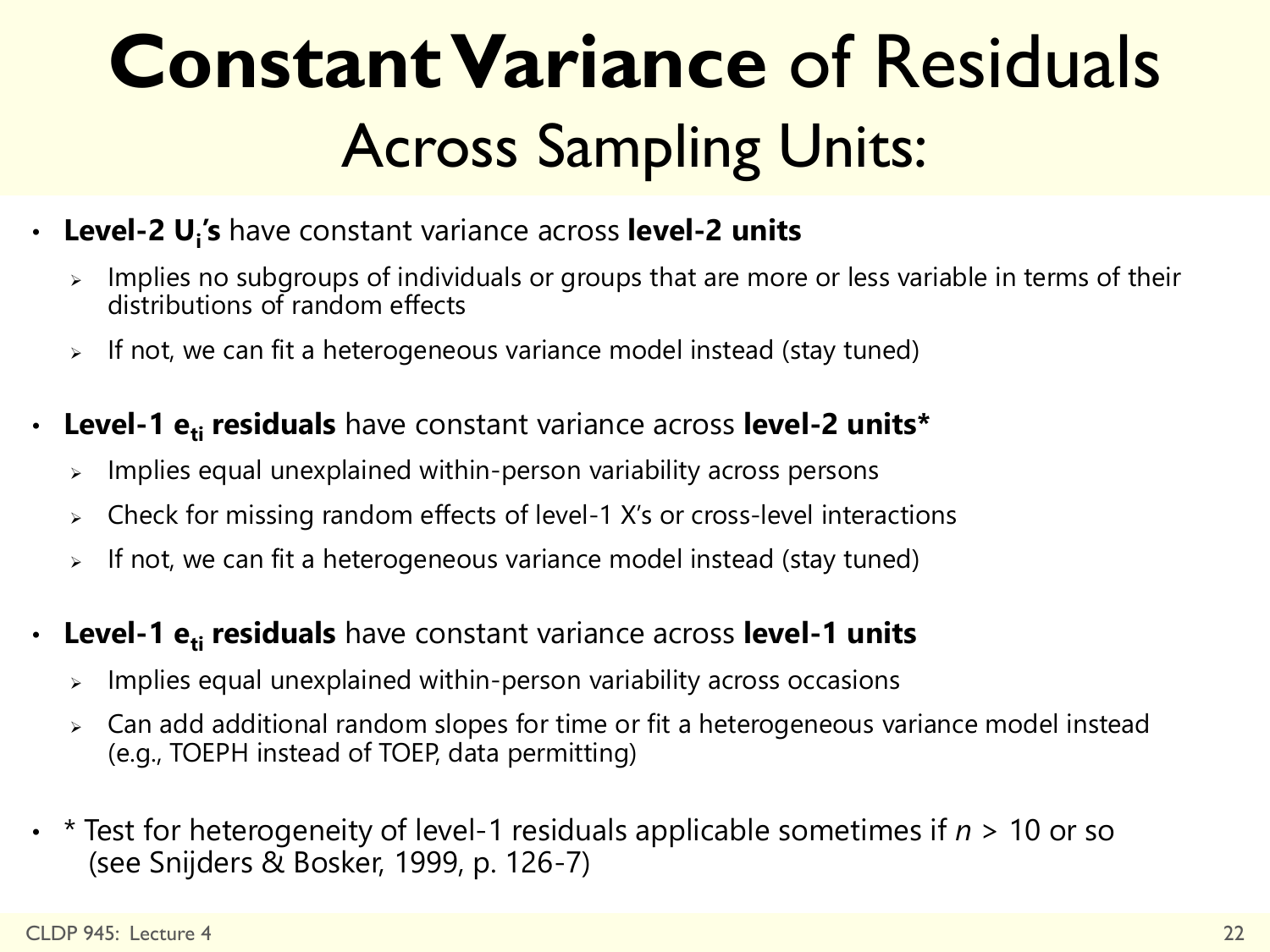# **Independence and Constant Variance** of Residuals Across Predictors:

- **Level-1 eti residuals** are flat with constant variance across **level-1 X's**
	- Implies no remaining relationship of X-Y **at level 1**
	- $\geq$  Specific example: level-1 residuals are flat and even across time after fixed and random effects (but we can fit separate variances by time if needed)
	- $\geq$  Check for potential nonlinear effects of level-1 predictors
- **Level-2 U<sup>i</sup> 's** are flat with constant variance across **level-1 X's**
	- $\triangleright$  Only possible relation between level-2 U<sub>i</sub> and level-1 X is through relationship between level-2 PMx and level-2  $U_i$  (so include PMx to avoid smushing)
- **Level-1 eti residuals** are flat with constant variance across **level-2 X's**
	- If not, we can fit a heterogeneous variance model instead (stay tuned)
- **Level-2 U<sup>i</sup> 's** are flat with constant variance across **level-2 X's**
	- Implies no remaining relationship of X-Y **at level 2**
	- $\geq$  Check for potential nonlinear effects of level-2 predictors
	- $\triangleright$  If not, we can fit a heterogeneous variance model instead (stay tuned)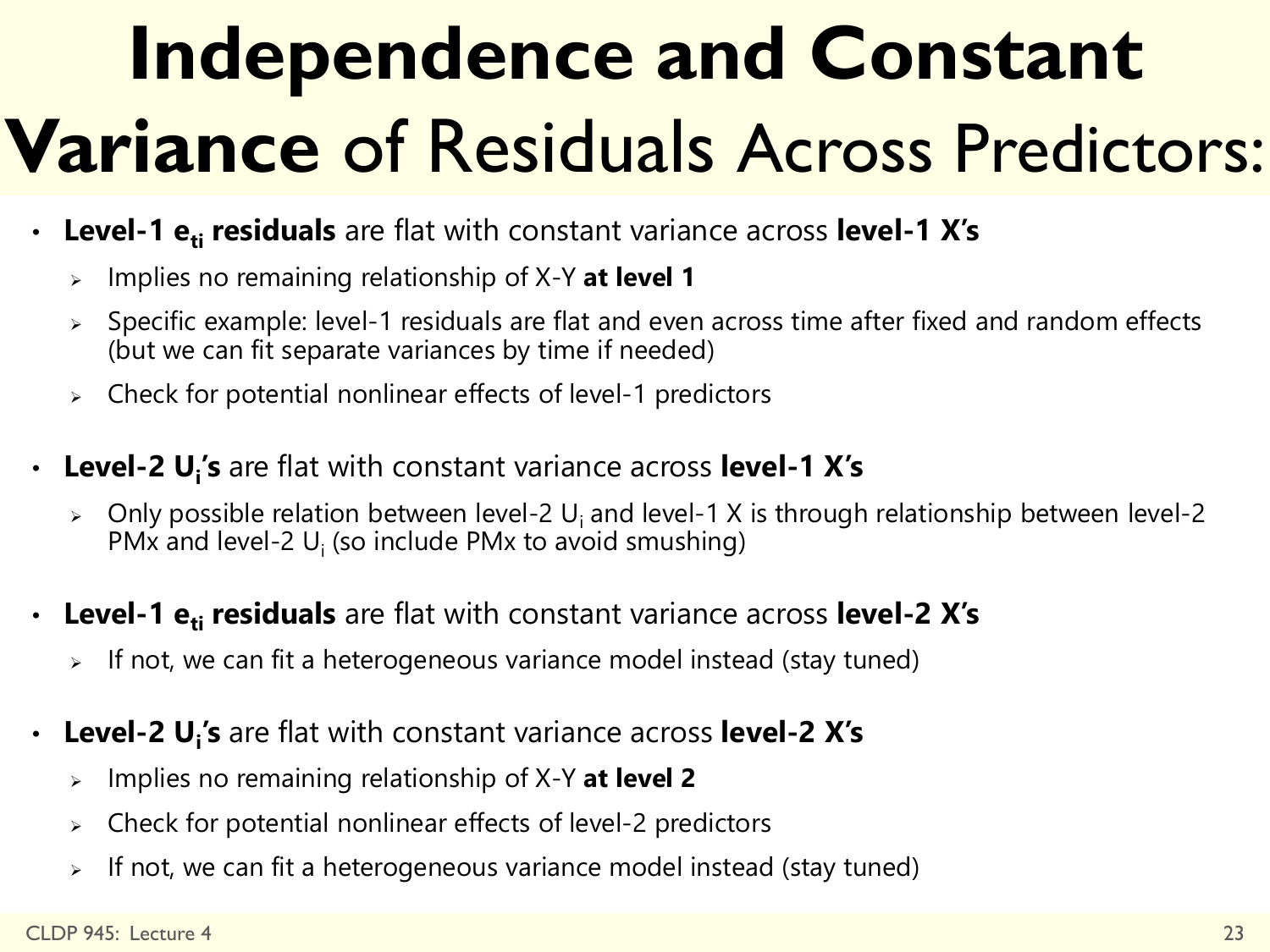### Heterogeneous Variance Models

- Besides having random effects, predictors can play a role in predicting heterogeneity of variance at their level or lower:
	- > Level-2 predictors  $\rightarrow$  Differential level-2 random effects variances  $\tau^2_U$  $\rightarrow$  Differential level-1 residual variances  $\sigma_{\rm e}^2$
	- > Level-1 predictors  $\rightarrow$  Differential level-1 residual variances  $\sigma_{\rm e}^2$
	- $\rightarrow$  -2ΔLL tests used to see if extra heterogeneity effects are helpful
- Level-2 predictor of level-2 random effects variances for WP change:
	- $\geq$  e.g., changes in height over time in boys and in girls?
	- Boys may be taller and grow faster than girls on *average*
		- **Effect of sex and sex\*time**  $\rightarrow$  **predict level of Y in <b>model for the means**
	- Boys may be more *variable* than girls in their levels and rates of change in height
		- **Effect of sex**  $\rightarrow$  **different**  $\tau_U^2$  **in level-2 model for the variances**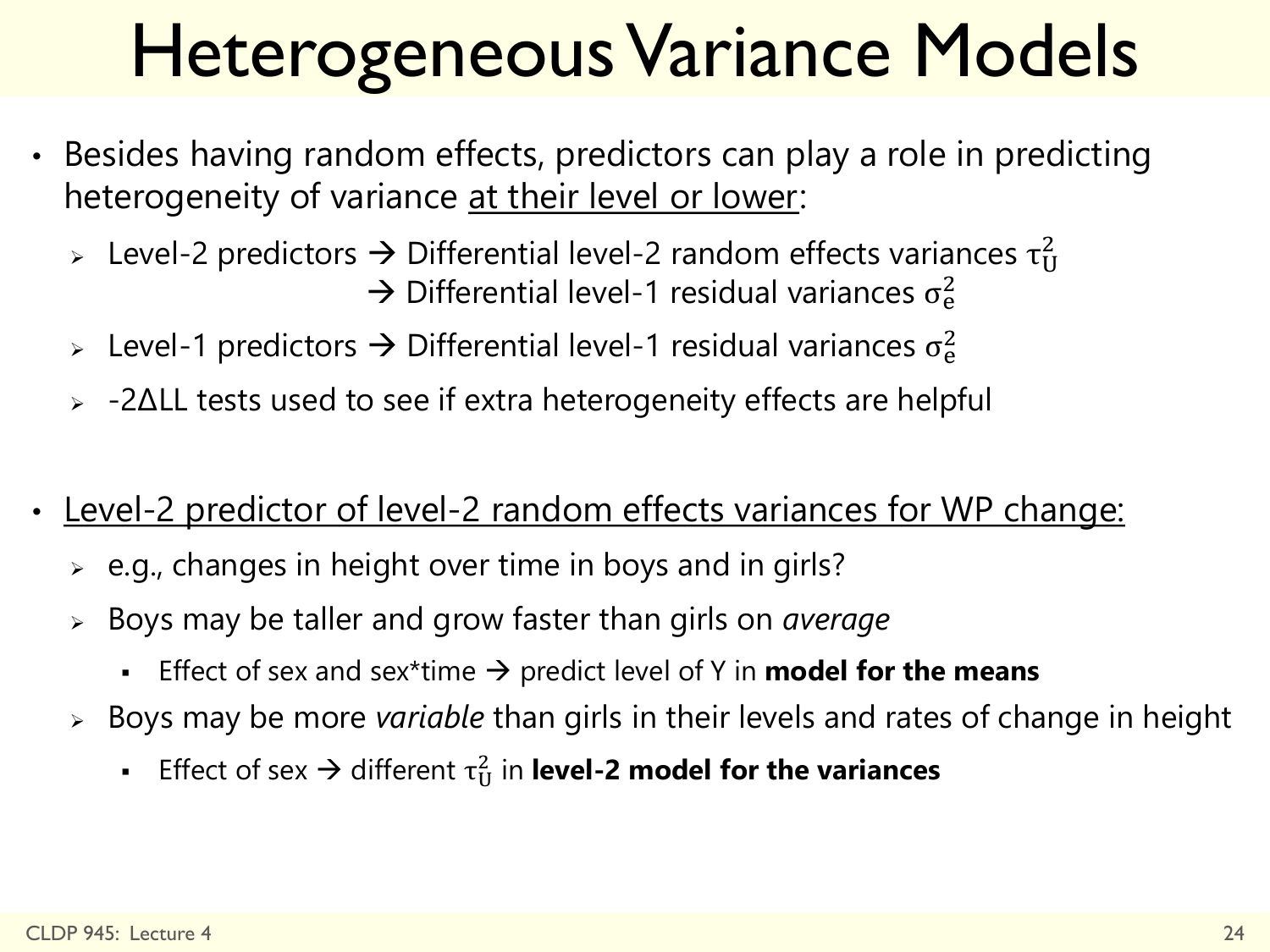### Heterogeneous Variance Models

- Level-2 predictor of level-2 and level-1 variances for WP fluctuation:
	- $\ge$  e.g., daily fluctuation in mood in men and in women
	- Men may have worse negative mood than women on *average*
		- **Effect of sex**  $\rightarrow$  **predict level of Y in model for the means**
	- There may be greater *variability* among men than women in mean mood
		- **Effect of sex**  $\rightarrow$  **different**  $\tau_U^2$  **in level-2 model for the variance**
	- Men may be more *variable* than women in their daily mood fluctuation
		- **Effect of sex**  $\rightarrow$  **different**  $\sigma_e^2$  **in level-1 model for the variance**
- Level-1 predictor of level-1 variance for WP fluctuation:
	- $\geq$  e.g., daily fluctuation in mood on stress/non-stress days
	- Negative mood may be worse on *average* on stress days than non-stress days
		- Effect of stress  $\rightarrow$  predict level of Y in **model for the means**
	- There may be greater *variation* in mood on stress days than on non-stress days
		- **Effect of stress**  $\rightarrow$  **different**  $\sigma_e^2$  **in level-1 model for the variance**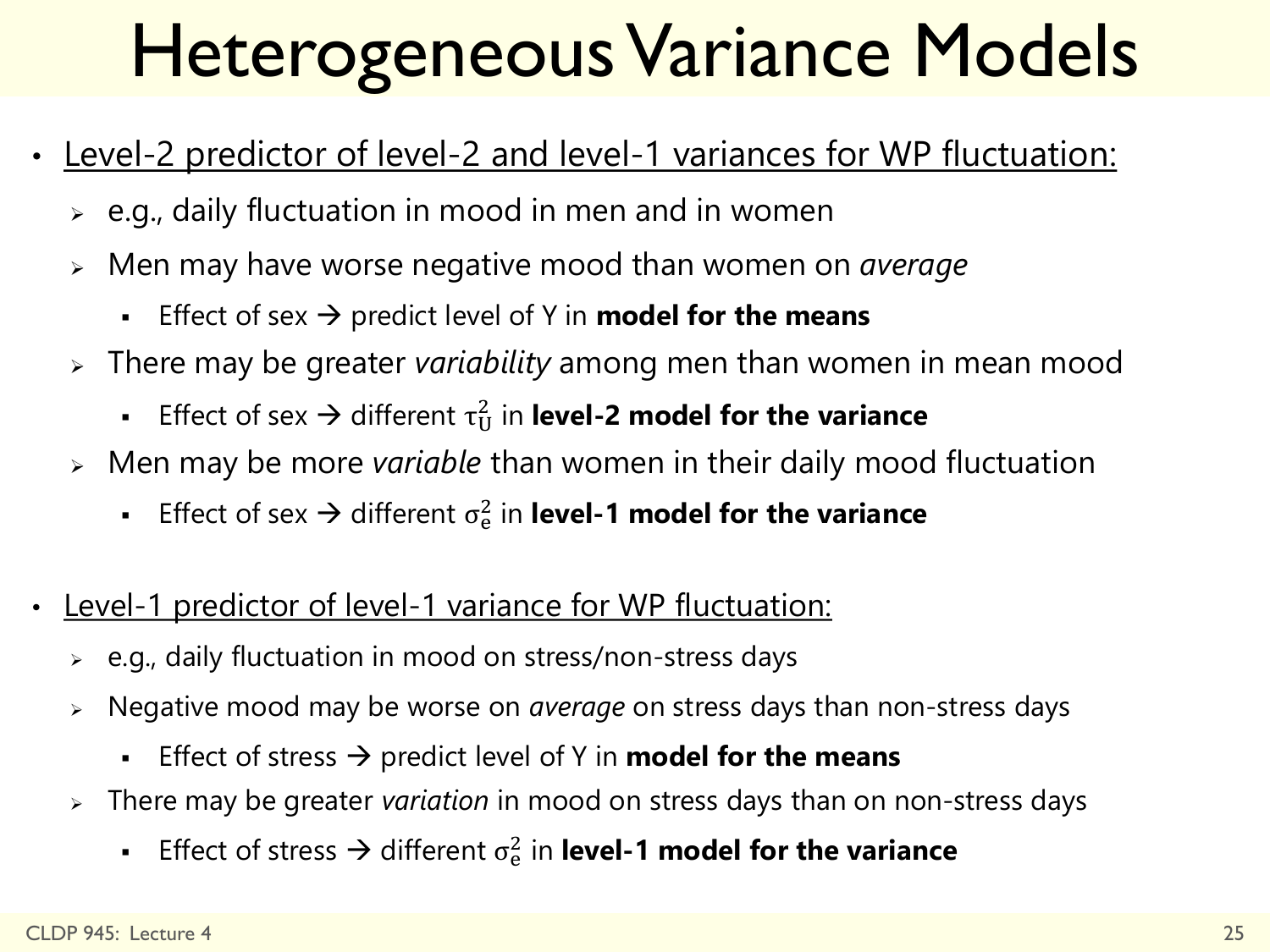# Estimating Heterogeneous Variance Models via PROC MIXED

- Different variances via *GROUP=groupvar* option after the / on the RANDOM statement for level 2 or REPEATED statement for level 1
	- Less flexible than multiple-group SEM because the whole **G** and/or **R** matrix is either the same or different across groups (i.e., it's all or nothing)
	- $\triangleright$  GROUP= is limited to categorical predictors (must use CLASS statement)
		- Continuous level-2 predictors must use NLMIXED custom function instead
- In addition, different level-1 residual variances can be modeled via the LOCAL=EXP( ) option after / on REPEATED statement
	- $\ge$  For categorical or continuous level-2 or level-1 predictors
	- Cannot be used with any other **R** matrix structure besides VC
	- Does NOT include random scale factor (and thus may be incorrect)
	- $\triangleright$  Predicts natural log of the residual variance so prediction can't go negative:

$$
\sigma_{e_{ti}}^2 = \alpha_0 \left( \exp\left[\alpha_1 X_1 + \alpha_2 X_2 \right] \right)
$$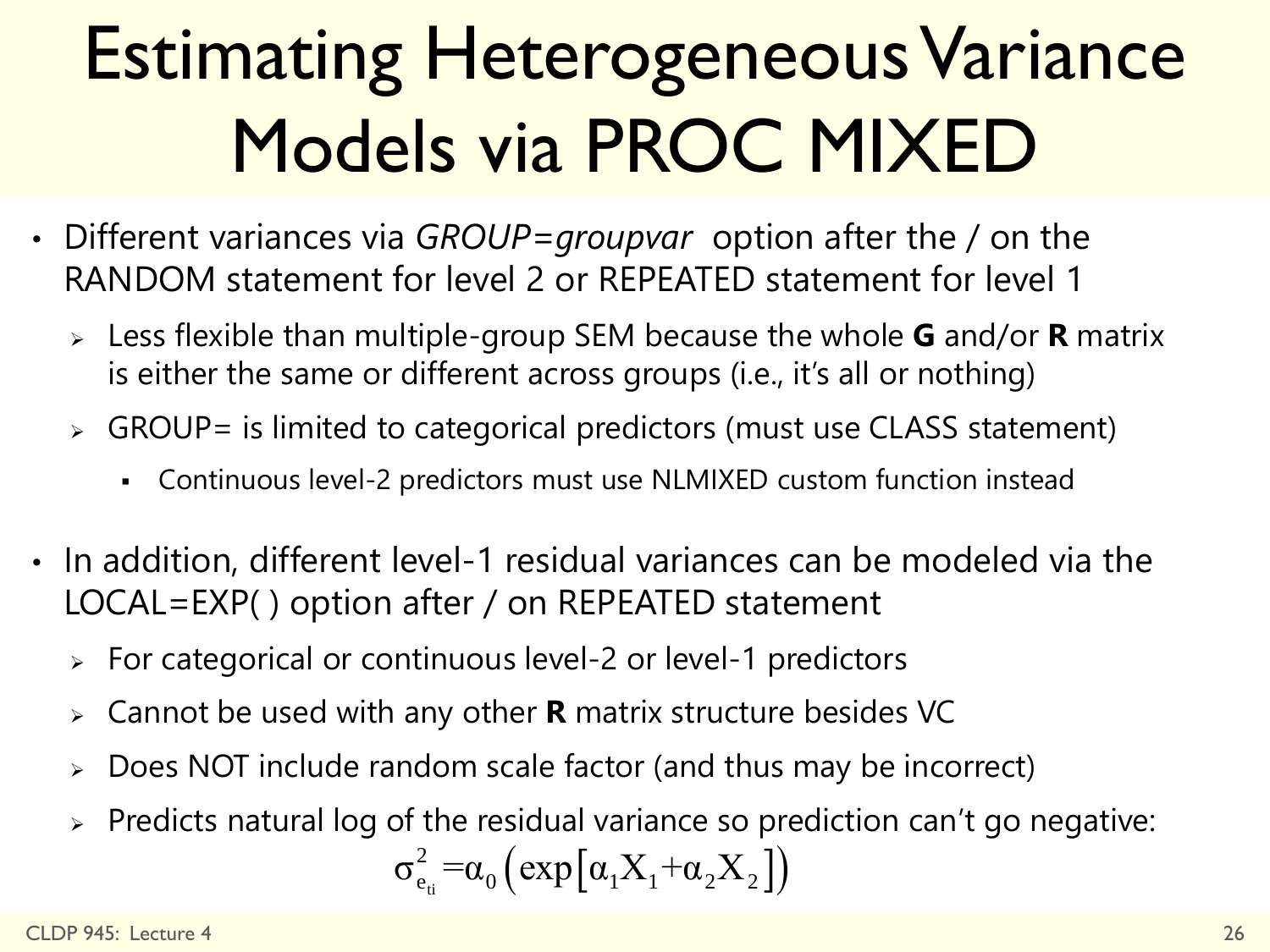# Estimating Heterogeneous Variance Models via PROC NLMIXED

- Can also write custom variance functions (see Hedeker's examples)
	- More flexible, linear models approach can accommodate any combination of categorical or continuous predictors of variance(s) at either level
	- Here, an example of heterogeneous level-2 random intercept variance from

```
Hoffman chapter 7 (see example for NLMIXED code)<br>
Level 1:<br>
Symptoms<sub>ti</sub> = \beta_{0i} + e_{ti}t_{\text{t}} = \exp[\eta_{0i}]0 i
   Symptoms<sub>ti</sub> = \beta_{0i} + e_{ti}2
                                                           e_{e_{ii}}^2 = \exp[\eta_{0i}]Residual Variance: \sigma_{e_{ii}}^2 = \exp[\eta_{0i}]<br>
Level 2:<br>
Intercept: \beta_{0i} = \gamma_{00} + \gamma_{01}(\text{Women}_i) + \gamma_{02}(\text{Age}_i - 80) + \gamma_{03}(\text{Women}_i)(\text{Age}_i - 80) + U_{0i} intercept: \beta_{0i} = \gamma_{00} + \gamma_{01}(\text{Women}_i) + \gamma_{02}(\text{Age}_i - 80) + \gamma_{03}(\text{Women}_i)(\text{Age}_Level 2:<br>
Intercept: \beta_{0i} = \gamma_{00} + \gamma_{01} (Women_i) + \gamma_{02} (Age_i - 80) + \gamma_{03} (Women_i) (Age_i -<br>
Random Intercept Variance \tau_{U_{0i}}^2 = exp \begin{bmatrix} U_{00} + U_{01} (Women_i) + U_{02} (Age_i - 80) \end{bmatrix}Level 1: 
Residual Variance: \sigma_{\rm e}^2 = exp
Level 2: 
                                                       e_{\rm ti}<br>
\sigma_{\rm e_{\rm ti}}^2 = \exp[\eta_{\rm 0i}]omen<sub>i</sub>) + \gamma_{02} (Age<sub>i</sub> -<br>
\tau_{U_{0i}}^2 = \exp\begin{bmatrix} v_{00} + v_0 \\ +v_{03} \end{bmatrix}i
                                                                                                                   v_0<sub>1</sub> (Women<sub>i</sub>) +<br><sub>03</sub> (Women<sub>i</sub>) (Age<sub>i</sub>
                                                           mance<br>_{0i} = \varepsilon_{00}Age<sub>i</sub> – 8<br>e<sub>i</sub> – 80)
                                                                                                                        (e_i - 80) + \gamma_{03} (Women<sub>i</sub>)<br>- v_{01} (Women<sub>i</sub>) + v_{02} (Age<sub>i</sub> – 80)
 Residual Variance: 
                                                                                                        \gamma_2(Age_i - 80) + \gamma_{03}(Women_i)(Age_i - 80) + U_{0i} int<br>
\begin{bmatrix} v_{00} + v_{01}(Women_i) + v_{02}(Age_i - 80) \end{bmatrix}\left[\begin{array}{l}\n\mathbf{v}_{02}(Age_i - 80) + \gamma_{03}(Women_i)(Age_i - 80) + \mathbf{U}_{0i}\n\end{array}\right] interval interval interval interval interval interval interval interval interval interval interval interval interval interval interval interval interval inte
                                                       Variance \tau_{U_{0i}}^2 = \exp \left[\frac{\pi}{2}\right]<br>
\eta_{0i} = \varepsilon_{00}υ are effects for 
                                                                                                                                                                                                                                       differential random 
                                                                                                                                                                                                                                       intercept variance by 
                                                                                                                                                                                                                                       intercept, sex, age 
                                                                                                                                                                                                                                       and sex by age
                                                                                                         η<sub>0i</sub> is a placeholder (like β's in model for means)
                                                                                                          \varepsilon_{00} is like fixed intercept of residual variance
```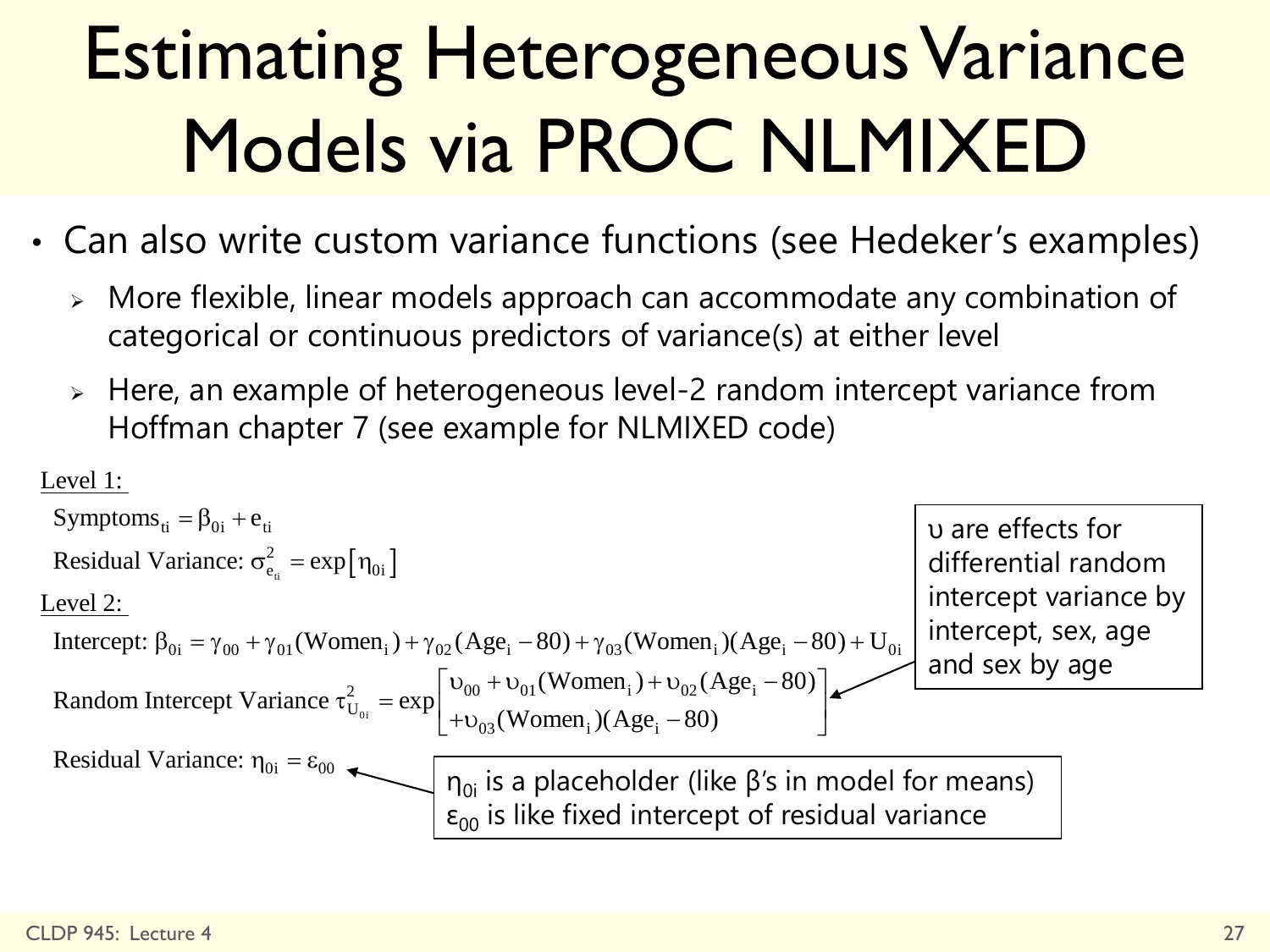### Estimating Heterogeneous Variance Models via PROC NLMIXED

• Can test for a ω "scale factor"—like a random intercept for individual differences in residual variance (in WP variation) Larriest for a weight scale factor<br>differences in residual varian<br>Level 1:<br>Symptoms<sub>ti</sub> =  $\beta_{0i}$  +  $e_{ti}$ 

Level 1:

Symptoms<sub>ti</sub> =  $\beta_{0i}$  +  $e_{ti}$ 

 $t_{\rm t}$  =  $\exp[\eta_{0i}]$ 2 i<br> $e_{\textrm{\tiny th}}^2 = \exp\left[\eta_{0\textrm{i}}\right]$ Residual Variance:  $\sigma_{\rm e}^2$  = exp  $e_{ti}$ <br>  $\sigma_{e_{ti}}^2 = \exp[\eta_{0i}]$ 

From Hoffman chapter 7 (see example for NLMIXED code)

#### Level 2:

Residual Variance:  $\sigma_{e_{ii}}^2 = \exp[\eta_{0i}]$ <br>
Level 2:<br>
Intercept:  $\beta_{0i} = \gamma_{00} + \gamma_{01}(\text{Women}_i) + \gamma_{02}(\text{Age}_i - 80) + \gamma_{03}(\text{Women}_i)(\text{Age}_i - 80) + U_{0i}$  $\text{pmen}_i$ ) +  $\gamma_{02}$ (Age<sub>i</sub> – 80) +<br> $\tau_{U_{0i}}^2 = \exp[v_{00}]$  +  $\boxed{\frac{\text{No } \nu}{\text{inter}}$ 

 $v_{\text{U}_{\text{O}}}^2 = \exp[v_{00}]$  $0$ i  $\int_{U_{0i}}^{2}$  = exp[ $v_{00}$ Random Intercept Variance  $\tau_{\text{H}_{\text{max}}}^2 = \exp(-\tau_{\text{H}_{\text{max}}})$ cept Variance  $\tau_{U_{0i}}^2 = \exp[v_{00}]$  +<br>ance:  $\eta_{0i} = \varepsilon_{00} + \omega_{0i}$   $\sqrt{\frac{\eta_{0i}}{\epsilon}}$  is

No υ predictors of differential random intercept variance, just an intercept here

Residual Variance:  $\eta_{0i} = \varepsilon_{00} + \omega_{0i}$ 

 $η<sub>0i</sub>$  is a placeholder (like β's in model for means)  $\epsilon_{00}$  is like fixed intercept of residual variance  $\omega_{0i}$  is like random intercept of residual variance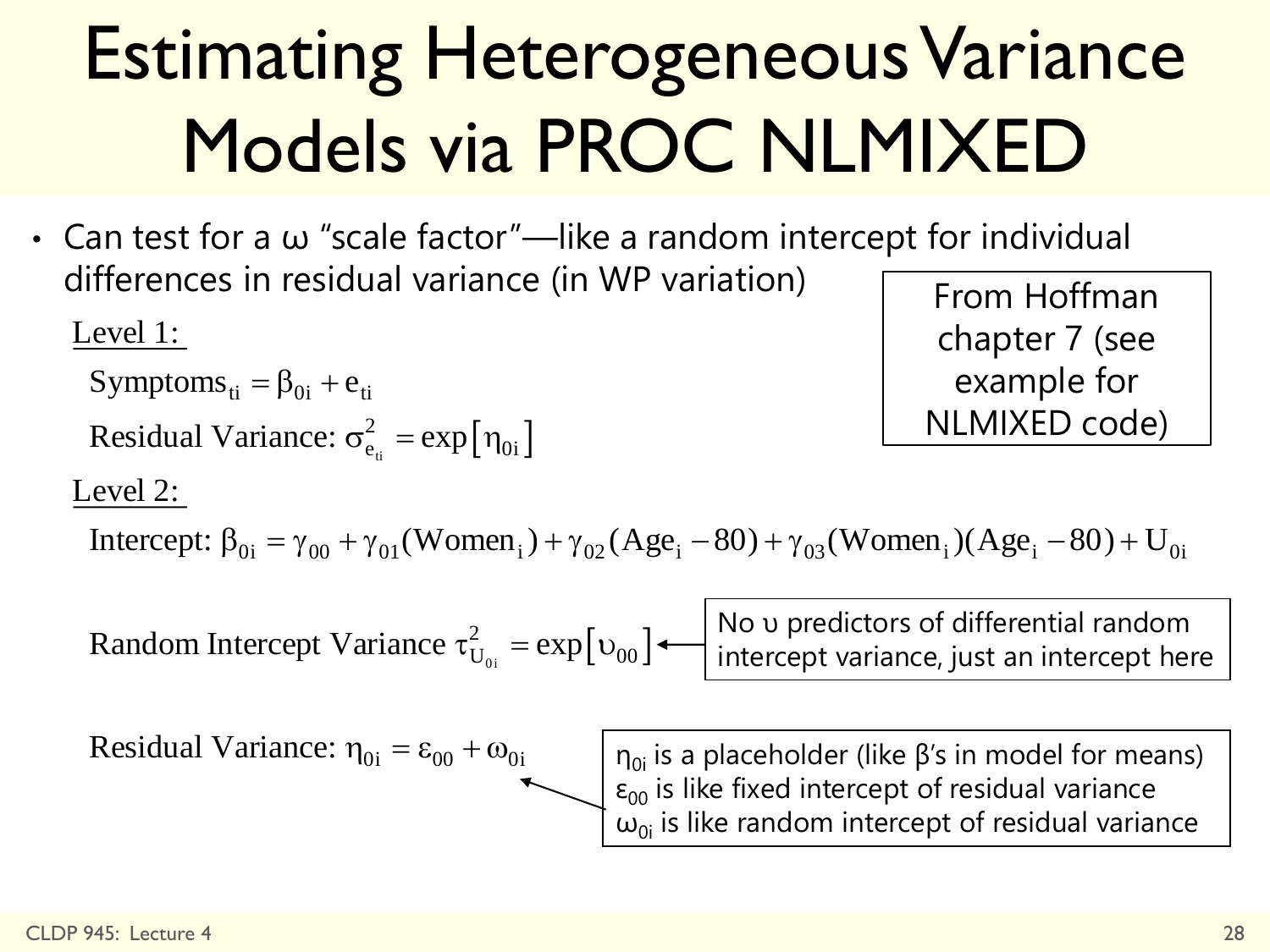# Estimating Heterogeneous Variance Models via PROC NLMIXED

ε are predictors of differential residual variance

 $\omega_{0i}$  was not estimable here, so it was not included

**Level 1:**

Level 1:

\n
$$
\text{Symbol 2:} \quad \text{Symptoms}_{ti} = \beta_{0i} + \beta_{1i} \left( \text{Mod}_{ti} - \overline{\text{Mod}}_{i} \right) + \beta_{2i} \left( \text{Stressor}_{ti} \right) + e_{ti}
$$
\n
$$
\text{Residual Variance: } \sigma_{e_{ti}}^{2} = \exp \left[ \eta_{0i} + \eta_{1i} \left( \text{Mod}_{ti} - \overline{\text{Mod}}_{i} \right) + \frac{\eta_{2i} \left( \text{Stressor}_{ti} \right)}{\eta_{2i} \left( \text{Stressor}_{ti} \right)} \right]
$$

From Hoffman chapter 8 (see example for NLMIXED code)

### **Level 2 :**<br>Intercent:

Residual Variance: 
$$
\sigma_{e_{ii}}^2 = \exp \left[\eta_{0i} + \frac{\eta_{1i} (Mood_{ti} - \overline{Mood}_{i})}{\eta_{2i} (Stressor_{ti})}\right]
$$
  
\nLevel 2:  
\nIntercept:  $\beta_{0i} = \gamma_{00} + \gamma_{01} (Women_{i}) + \gamma_{02} (Age_{i} - 80) + \gamma_{03} (Women_{i}) (Age_{i} - 80)$   
\n $+ \gamma_{04} (\overline{Mood}_{i} - 2) + \gamma_{08} (\overline{Stressor}_{i} - 0.40) + \gamma_{09} (Women_{i}) (\overline{Stressor}_{i} - 0.40)$   
\n $+ \gamma_{0,16} (\overline{Mood}_{i} - 2)^2 + U_{0i}$   
\nWithin-Person Mood:  $\beta_{1i} = \gamma_{10} + \gamma_{14} (\overline{Mood}_{i} - 2)$ 

 $(Mood_i-2)$  $Mod_i - 2)^2 + U_{0i}$ <br>  $i_1 = \gamma_{10} + \gamma_{14} (\overline{Mod_i})$ =  $\gamma_{10} + \gamma_{14} (\overline{\text{Mod}_1} - 2)$ <br>
<sub>2i</sub> =  $\gamma_{20} + \gamma_{21} (\text{Women}_1)$  $\overline{Iood}_i - 2)^2 + U_{0i}$ <br>  $i = \gamma_{10} + \gamma_{14} (\overline{Mood}_i - 2)$ <br>  $\beta_{2i} = \gamma_{20} + \gamma_{21} (\text{Women}_i)$ 

Within-Person Model: 
$$
\beta_{1i} = \gamma_{10} + \gamma_{14} (\overline{Mood}_i - 2)
$$
  
\nWithin-Person Stressor:  $\beta_{2i} = \gamma_{20} + \gamma_{21} (Women_i)$   
\nRandom Intercept Variance  $\tau_{U_{0i}}^2 = \exp \left[ \frac{v_{00} + v_{01} (Women_i) + v_{02} (Age_i - 80)}{+ v_{04} (\overline{Mood}_i - 2) + v_{08} (\overline{Stressor}_i - 0.40)} \right]$   
\nResidual Variance:  
\n $\eta_{0i} = \epsilon_{00} + \frac{\epsilon_{01} (Women_i) + \epsilon_{02} (Age_i - 80) + \epsilon_{04} (\overline{Mood}_i - 2) + \epsilon_{08} (\overline{Stressor}_i - 0.40)}{\sqrt{1 - \frac{\epsilon_{02} (Age_i - 80)}{\sqrt{1 - \frac{\epsilon_{03} (Swi_0 - 2)}{\sqrt{1 - \frac{\epsilon_{04} (Swi_0 - 2)}{\sqrt{1 - \frac{\epsilon_{08} (Swi_0 - 2)}{\sqrt{1 - \frac{\epsilon_{08} (Swi_0 - 2)}{\sqrt{1 - \frac{\epsilon_{08} (Swi_0 - 2)}{\sqrt{1 - \frac{\epsilon_{08} (Swi_0 - 2)}{\sqrt{1 - \frac{\epsilon_{08} (Swi_0 - 2)}{\sqrt{1 - \frac{\epsilon_{08} (Swi_0 - 2)}{\sqrt{1 - \frac{\epsilon_{08} (Swi_0 - 2)}{\sqrt{1 - \frac{\epsilon_{08} (Swi_0 - 2)}{\sqrt{1 - \frac{\epsilon_{08} (Swi_0 - 2)}{\sqrt{1 - \frac{\epsilon_{08} (Swi_0 - 2)}{\sqrt{1 - \frac{\epsilon_{08} (Swi_0 - 2)}{\sqrt{1 - \frac{\epsilon_{08} (Swi_0 - 2)}{\sqrt{1 - \frac{\epsilon_{08} (Swi_0 - 2)}{\sqrt{1 - \frac{\epsilon_{08} (Swi_0 - 2)}{\sqrt{1 - \frac{\epsilon_{08} (Swi_0 - 2)}{\sqrt{1 - \frac{\epsilon_{08} (Swi_0 - 2)}{\sqrt{1 - \frac{\epsilon_{08} (Swi_0 - 2)}{\sqrt{1 - \frac{\epsilon_{08} (Swi_0 - 2)}{\sqrt{1 - \frac{\epsilon_{08} (Swi_0 - 2)}{\$ 

υ predictors of differential random intercept variance

Residual Variance:  
\n
$$
\eta_{0i} = \epsilon_{00} + \underline{\epsilon_{01}}(Women_{i}) + \underline{\epsilon_{02}}(Age_{i} - 80) + \underline{\epsilon_{04}}(Mod_{i} - 2) + \underline{\epsilon_{08}}(Stressor_{i} - 0.40)
$$
\n
$$
\eta_{1i} = \epsilon_{10}
$$
\n
$$
\epsilon_{2i} = \epsilon_{20}
$$
\n
$$
\omega_{0i} \text{ was not estimate here, so it was not in}
$$

 $\eta_{1i} = \varepsilon_{10}$ 

 $\eta_{2i} = \epsilon_{20}$ 

CLDP 945: Lecture 4 29